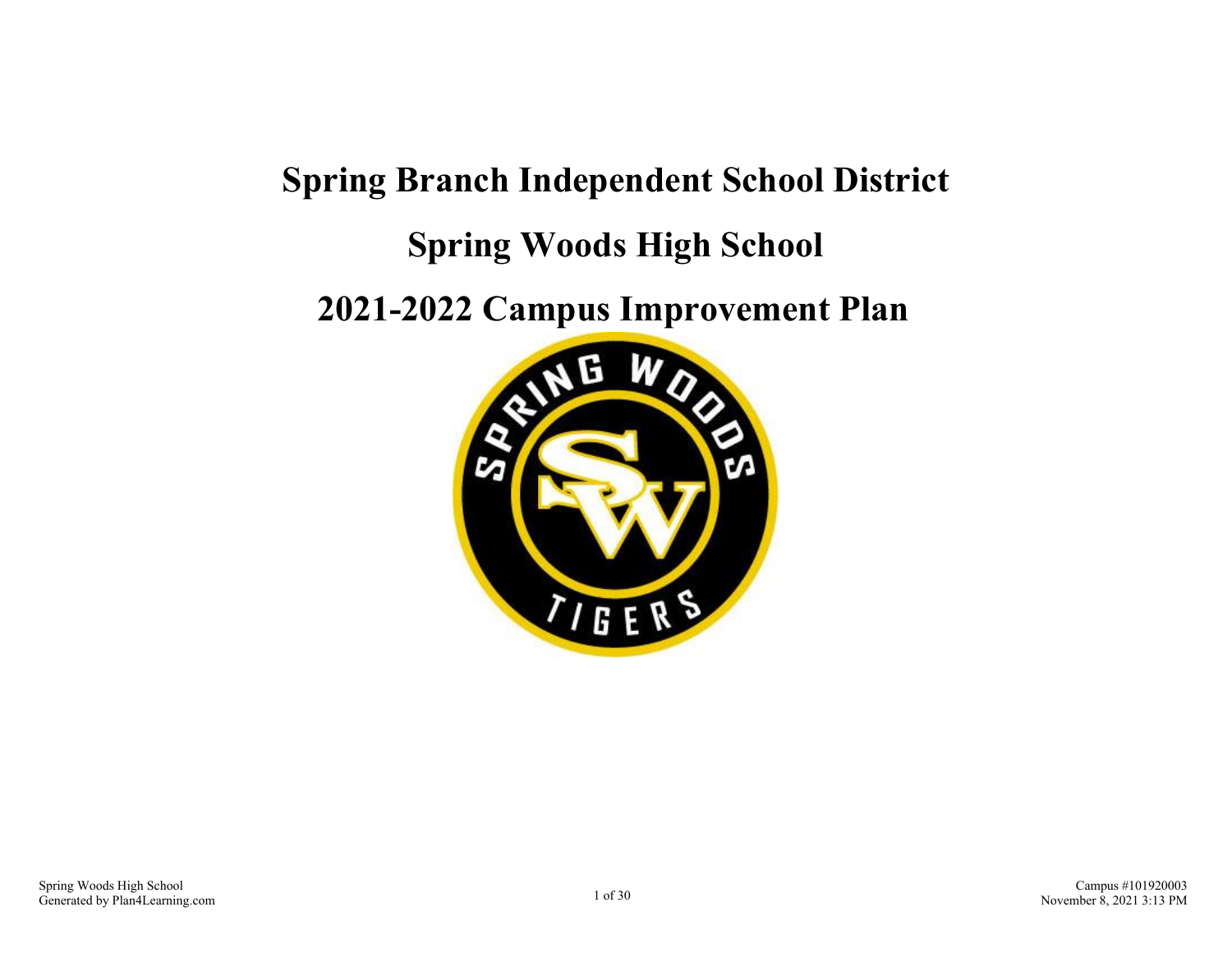# **Mission Statement**

Our mission is to guarantee exceptional standards for academic scholarship, integrity and responsible citizenship to every student, every day.

# **Vision**

We envision that all Spring Woods High School Students will achieve unprecedented levels of growth, academically and socially, in order to increase their opportunities in their own lives and demonstrate the impact of education within our community.

# **Core Values**

**Every Child:** We put students at the heart of everything we do.

**Collective Greatness:** We, as a community, leverage our individual strengths to reach challenging goals.

**Collaborative Spirit:** We believe in each other and find joy in our work.

**Limitless Curiosity:** We never stop learning and growing.

**Moral Compass:** We are guided by strong character, ethics and integrity.

# **Core Characteristics of a T-2-4 Ready Graduate**

**Academically Prepared**: Every Child finds joy in learning, has a learner's mindset and is motivated and equipped with the knowledge, skills and competencies to succeed in life.

**Ethical & Service-Minded**: Every Child acts with integrity, is personally responsible for their actions and is a civically-engaged community member.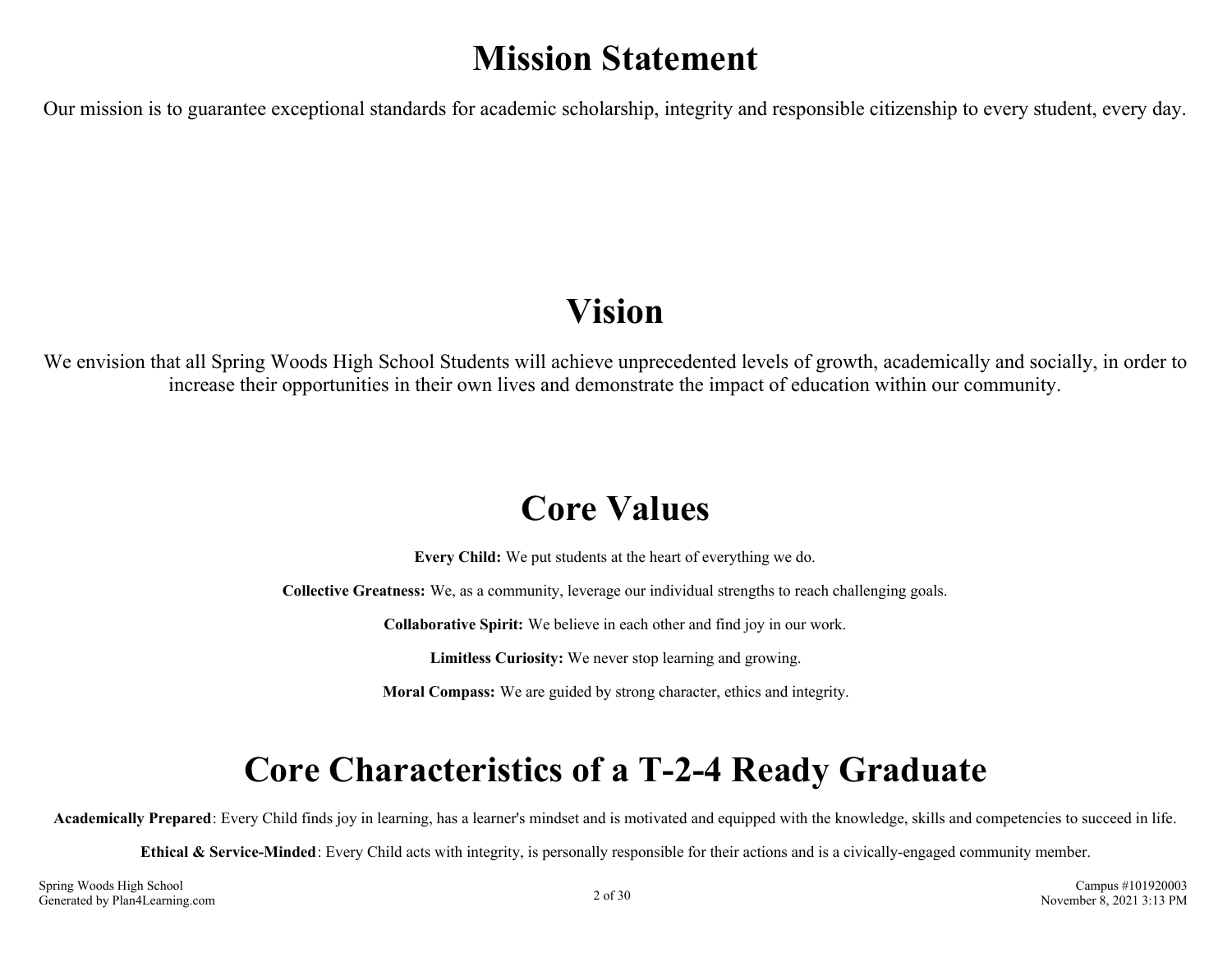**Empathetic & Self-Aware**: Every Child appreciates differences, forms secure relationships and cares for their own and others' emotional, mental and physical health.

**Persistent & Adaptable**: Every Child is fueled by their own passions, interests and goals and perseveres with confidence and courage.

**Resourceful Problem-Solver**: Every Child thinks critically and creatively and applies knowledge to find and solve problems.

**Communicator & Collaborator**: Every Child skillfully conveys thoughts, ideas, knowledge and information and is a receptive and responsive listener.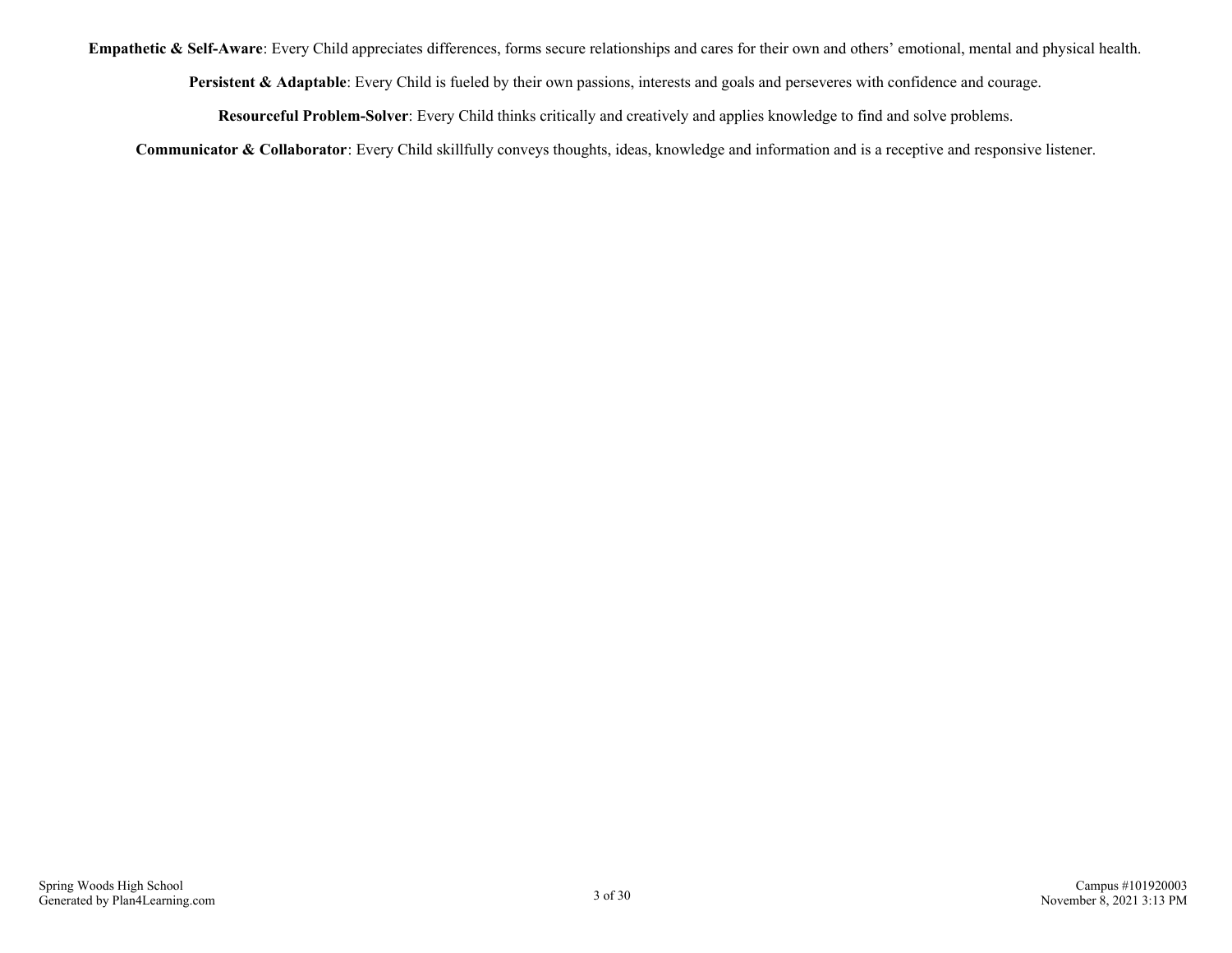# **Table of Contents**

| Comprehensive Needs Assessment                                                                                                                                     |    |
|--------------------------------------------------------------------------------------------------------------------------------------------------------------------|----|
| Demographics                                                                                                                                                       |    |
| <b>Student Learning</b>                                                                                                                                            |    |
| School Processes & Programs                                                                                                                                        | 6  |
| Perceptions                                                                                                                                                        |    |
| <b>Priority Problem Statements</b>                                                                                                                                 |    |
| Goals                                                                                                                                                              | 9  |
| Goal 1: STUDENT ACHIEVEMENT. Every Spring Woods High School student will master rigorous academic standards to ensure college and career readiness.                | 10 |
| Goal 2: STUDENT SUPPORT. Every Spring Woods High School student will benefit from an aligned system that supports his/her academic and social-emotional needs.     | 20 |
| Goal 3: SAFE SCHOOLS. Spring Woods High School will ensure a safe and orderly environment.                                                                         | 23 |
| Goal 4: FISCAL RESPONSIBILITY. Spring Woods High School will ensure efficient and effective fiscal management of resources and operations to maximize learning for |    |
| all students.                                                                                                                                                      | 25 |
| Campus Funding Summary                                                                                                                                             | 26 |
| Addendums                                                                                                                                                          | 29 |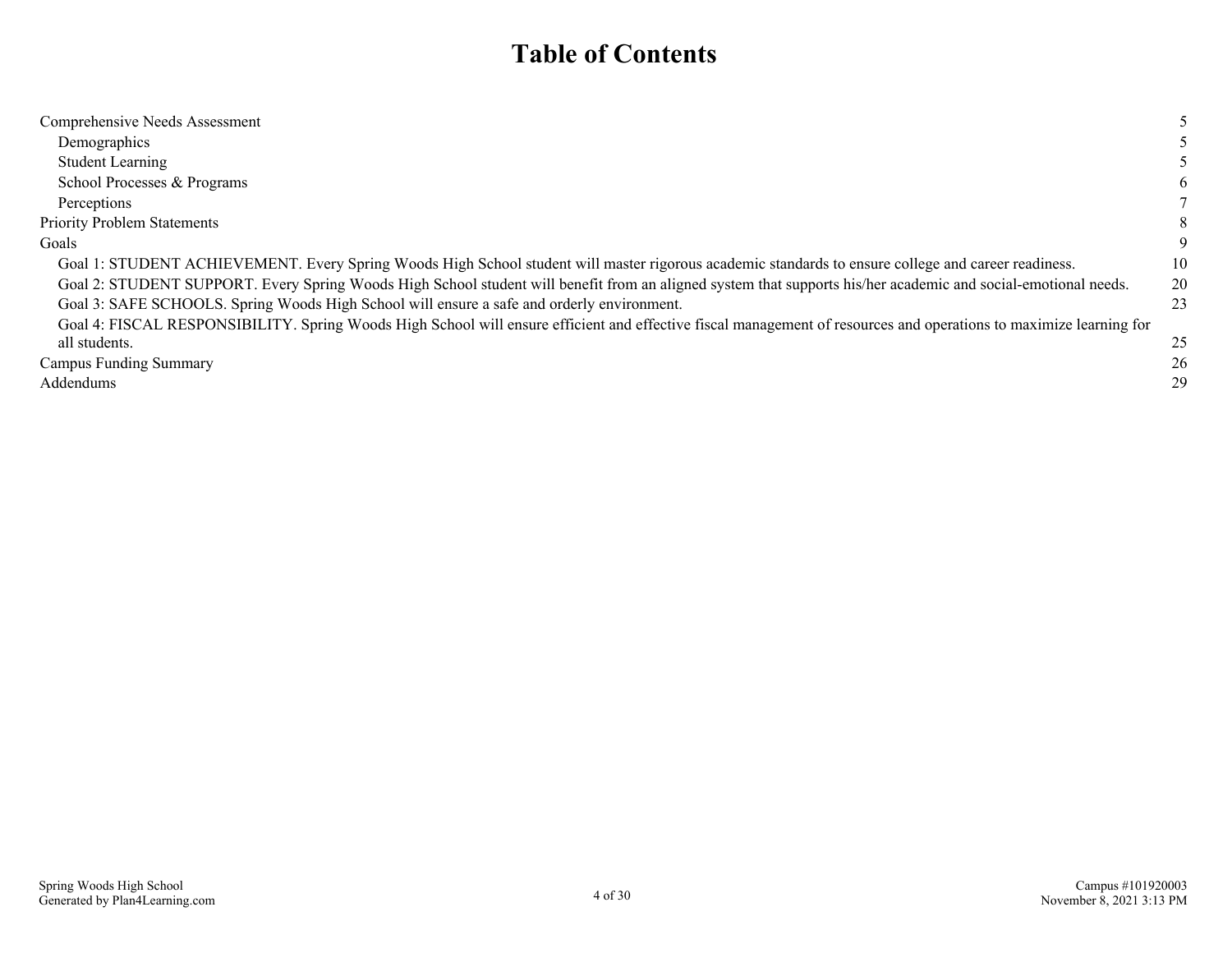# **Comprehensive Needs Assessment**

# <span id="page-4-0"></span>**Demographics**

### **Demographics Summary**

At SWHS, a vareity of stakeholders are engaged in a variety of capacities. SWHS students are encouraged to get involved in the community and we work to build a better school, designed for the students we serve. Parents are engaged through the PTA which has two branches, an English speaking and Spanish speaking group. The diversity provided by our PTA allows for all parents to have access to supporting their students and not being left out based on their home language.

### **Demographics Strengths**

Our strength in our community is around the fact that our parents and district are extremely supportive of our community.

### **Problem Statements Identifying Demographics Needs**

**Problem Statement 1:** SWHS families need to be more engaged in the learning and culture of the campus. **Root Cause:** Some SWHS families are working families who feel they have little to offer the school.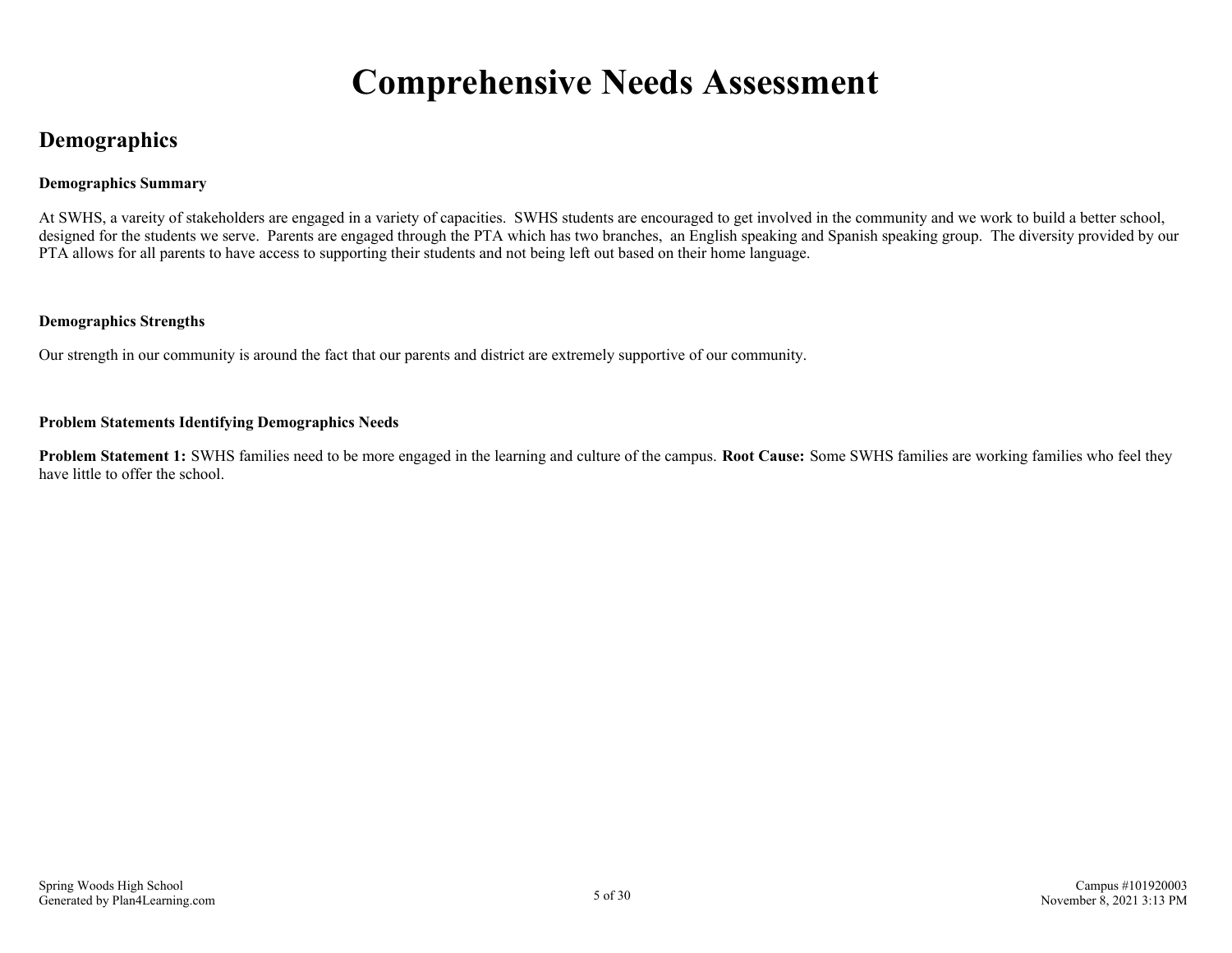# <span id="page-5-0"></span>**Student Learning**

### **Student Learning Summary**

|       | <b>Student Data</b> |                                                      |         |        |                                   |         |        |                                   |      |  |
|-------|---------------------|------------------------------------------------------|---------|--------|-----------------------------------|---------|--------|-----------------------------------|------|--|
| Grade |                     | % of Students at Campus Determined Proficiency Level |         |        |                                   |         |        |                                   |      |  |
| level | Subject tested      |                                                      | Cycle 1 |        |                                   | Cycle 2 |        | Cycle 3                           |      |  |
|       |                     | Data Source                                          | Goal    | Actual | Data Source                       | Goal    | Actual | Data Source                       | Goal |  |
| 9     | Algebra I           | District Inter                                       | 27      |        | Other<br>$\overline{\mathbf{v}}$  | 28      |        | Benchmark =                       | 30   |  |
| 9     | English I           | Other<br>$\overline{\phantom{a}}$                    | 16      |        | District Inter =                  | 17      |        | Other<br>$\overline{\phantom{a}}$ | 18   |  |
| 10    | English II          | Other<br>$\overline{\phantom{a}}$                    | 38      |        | District Inter =                  | 40      |        | Other<br>$\overline{\phantom{a}}$ | 42   |  |
| 11    | <b>US History</b>   | Other                                                | 70      |        | Other<br>$\overline{\phantom{a}}$ | 72      |        | Benchmark =                       | 74   |  |
| 9     | Biology             | Other<br>÷                                           | 55      |        | Other<br>$\overline{\mathbf{v}}$  | 57      |        | Benchmark =                       | 58   |  |
|       |                     |                                                      |         |        |                                   |         |        |                                   |      |  |

### **Student Learning Strengths**

The SWHS staff is committed to Academic Performance and Improvement. SWHS had developed a comprehensive TIP plan to work and ensure that all students grow and learn in SWHS. We saw significant growth in several areas and will continue to push to ensure that ALL students are successful.

### **Problem Statements Identifying Student Learning Needs**

**Problem Statement 1:** Students can be defeated in learning due to numerous failures throughout their academic career. **Root Cause:** Students have significant learning gaps in literacy when arriving at SWHS.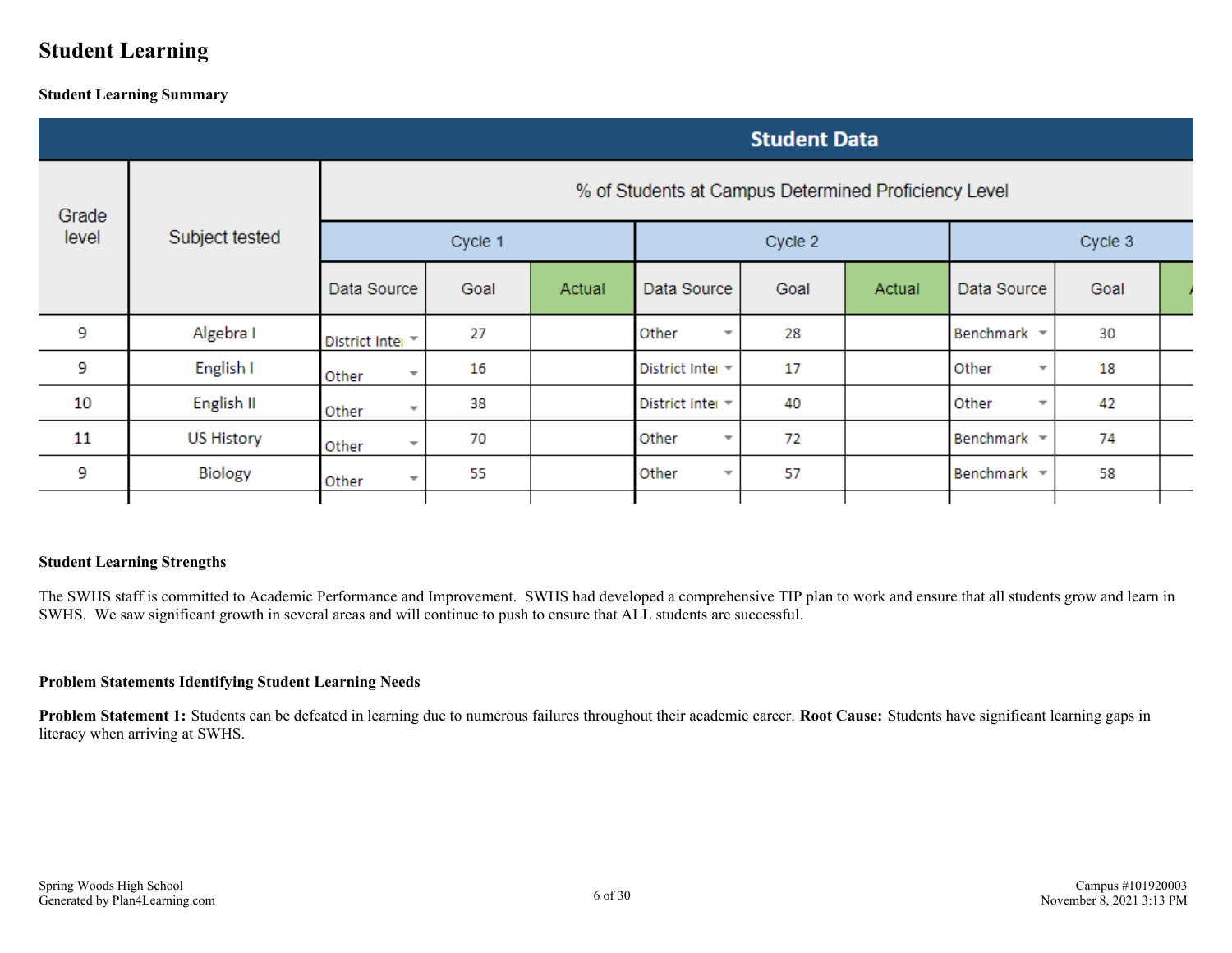# <span id="page-6-0"></span>**School Processes & Programs**

### **School Processes & Programs Summary**

SWHS is working to look at the scope and sequence, units, and assessments and ensure they are aligned to the standards for all tested subjects and grade areas. Assessments are aligned to state standards and the appropriate level of rigor are administered at least three to four times per year to determine if students learned what was taught. Time for corrective instruction is built into the scope and sequence. Instructional materials with key ideas, essential questions, and recommended materials, including content-rich texts, are used across classrooms. The instructional materials include resources intentionally designed to meet the needs of students with disabilities and English learners among other student groups. SWHS will implement high fidelity professional development calendars for teachers that provide introductory and ongoing content-focused, job-embedded training linked to highquality curricular resources for early childhood through grade 12, in all core subjects.

#### **School Processes & Programs Strengths**

At SWHS, each content team has a scope and sequence in place which includes all TEKS, logical sequencing, assessment dates, and time to reteach built into the calendar. Assessments are created using state standards and student proficiency scales. Common assessments are given across the content. Teachers are sharing best practices during PLCs in response to student performance data. Teachers have a diverse toolkit of digital resources, and access to leveled libraries to meet the needs of students with disabilities and English learners among other student groups. MCLs lead focused departmental PD weekly/biweekly as well as half day PD training throughout the year. MCLs provide real-time coaching once a month with timely feedback for every teacher in his or her department.

### **Problem Statements Identifying School Processes & Programs Needs**

**Problem Statement 1:** SWHS has sub populations that are unsuccessful on State Assessments and are not College Ready. **Root Cause:** Students have gaps in instruction, especially in the areas on numeracy and literacy.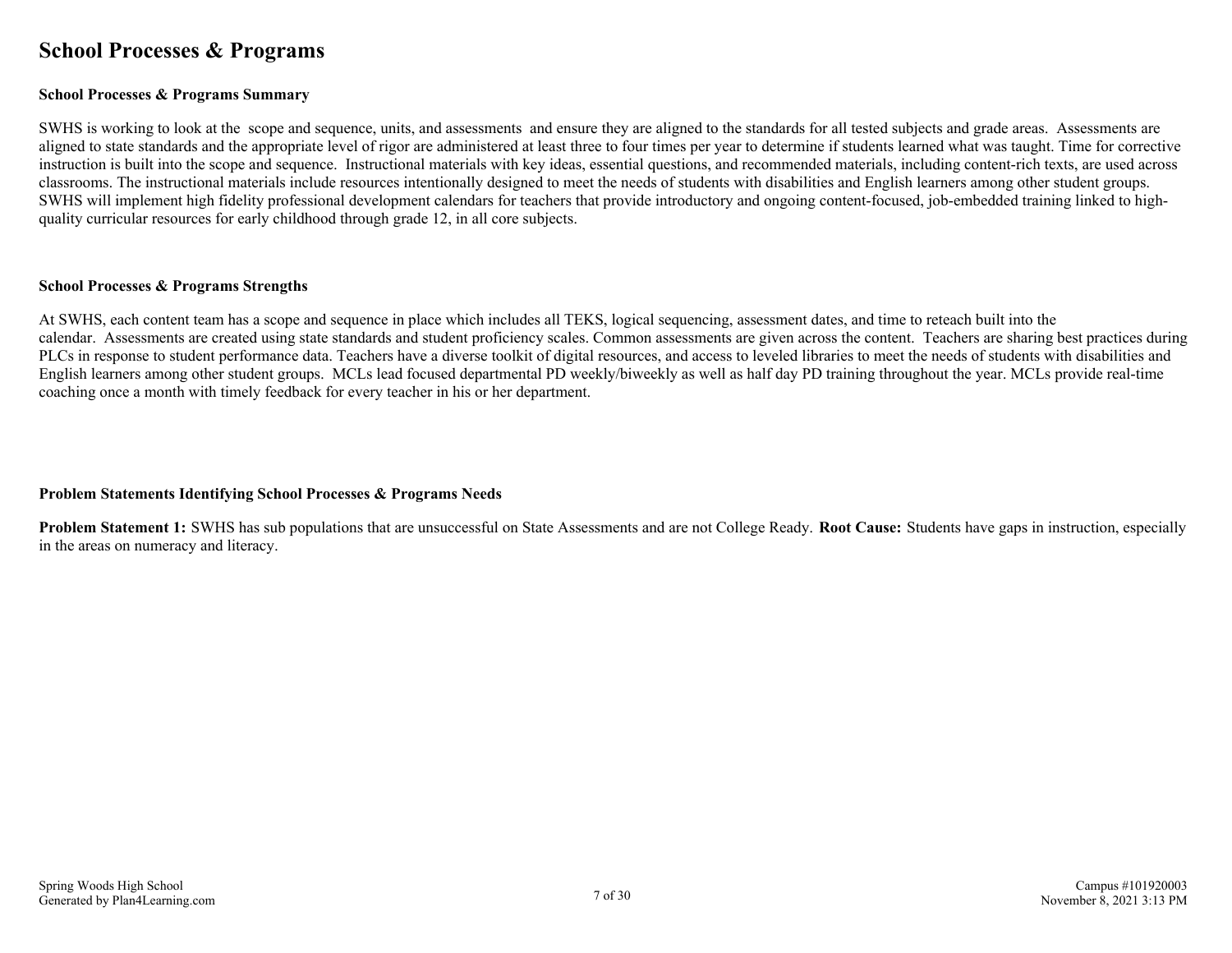# <span id="page-7-0"></span>**Perceptions**

### **Perceptions Summary**

SWHS works to ensure that all students are successful. Our mission is to guarantee exceptional standards for academic scholarship, integrity and responsible citizenship to every student, every day.

### **Perceptions Strengths**

The SWHS staff and students are committed to building a culture of school connectedness and belionging is a priority for all. The staff is committed to all students finding a place to belong and working to make sure that our students find their place to belong and thrive.

Below you will find a list of clubs and organizations that are available to our students based on our their needs. <https://docs.google.com/spreadsheets/d/1SGvZQtSd-Un4IOP6kCoD268Nd8HyRssvLeqr0aeK4EA/edit>

### **Problem Statements Identifying Perceptions Needs**

**Problem Statement 1:** How do we get 100% of SWHS Students involved in the SWHS Community during the 2021-2022 school year. **Root Cause:** Students needs are changing, therefore; we need to make sure that we have plans to create clubs and organizations that meet student needs, not teacher needs.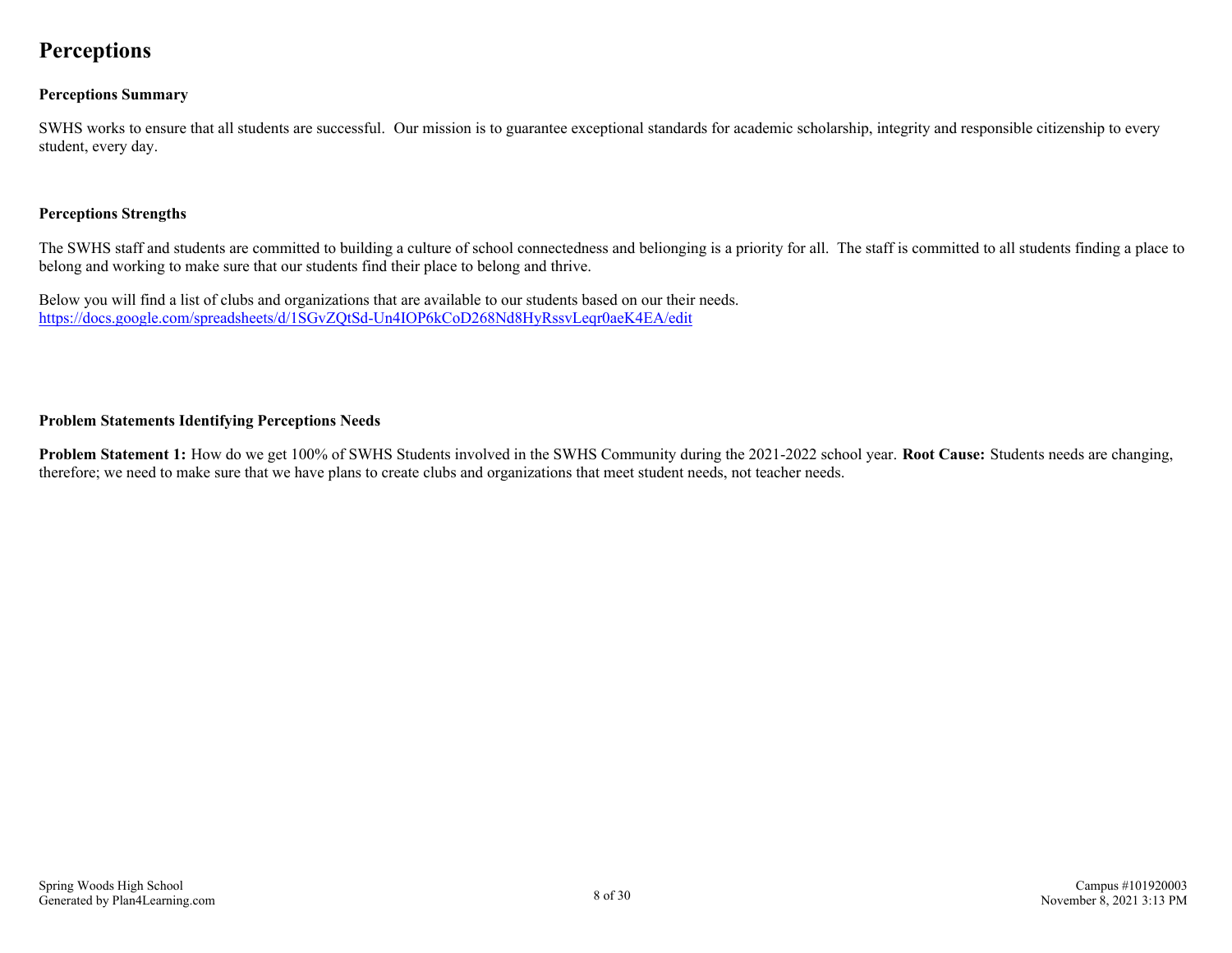<span id="page-8-0"></span>**Priority Problem Statements**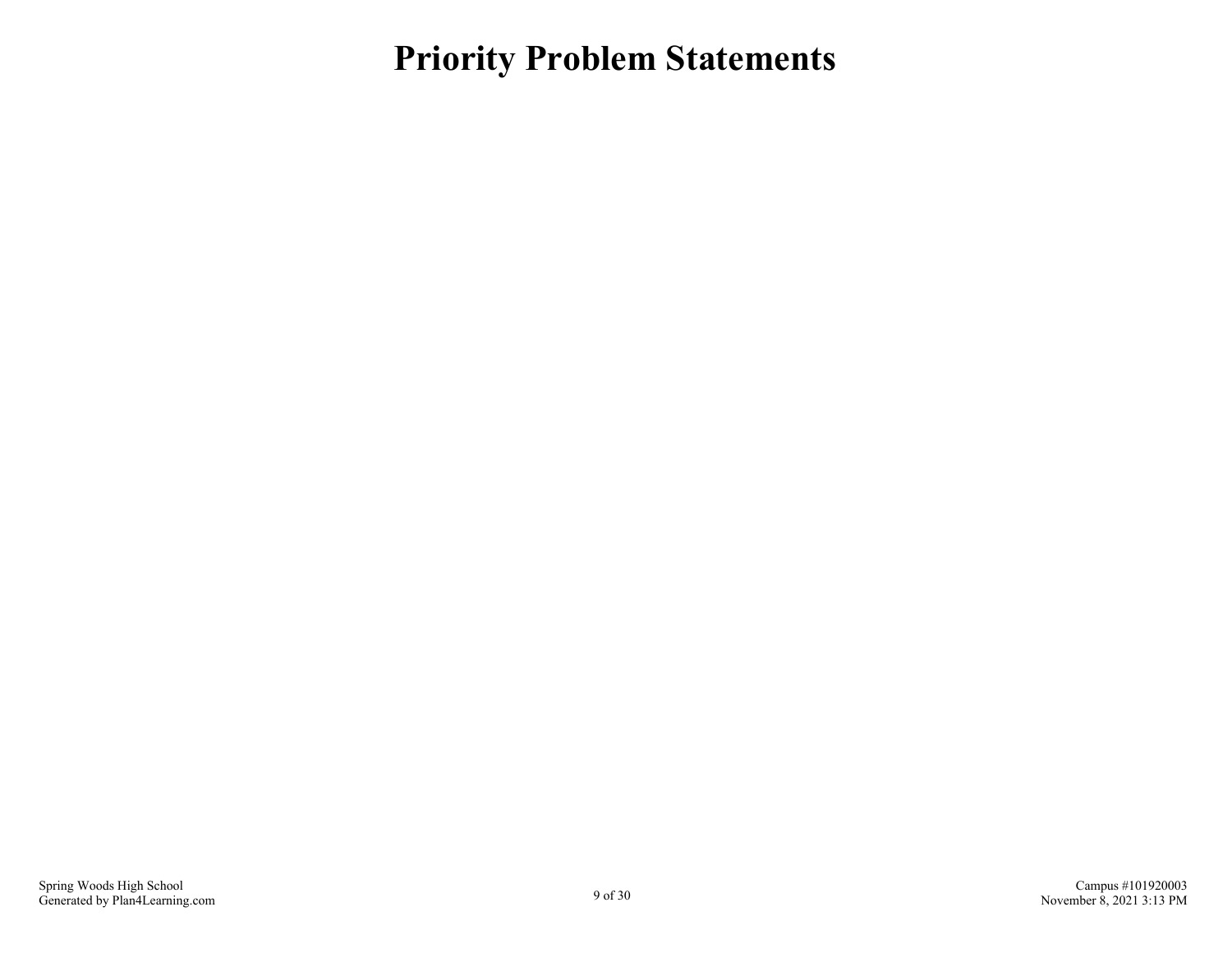# **Goals**

<span id="page-9-0"></span>**Goal 1:** STUDENT ACHIEVEMENT. Every Spring Woods High School student will master rigorous academic standards to ensure college and career readiness.

**Performance Objective 1:** POST-SECONDARY READINESS: By June 2022, at least 20% of Spring Woods High School students will perform at the postsecondary ready levels on SAT (480 in Evidence-Based Reading & Writing and 530 in Math) or ACT (composite score of 23 or higher; min 19 in English and Math) or TSIA-2 ( 351 in Reading, 350 in Math) or complete and earn credit for ELA/math through college prep courses.

2020-21: 21% performed at post-secondary readiness levels as defined by Texas Success 2019-20: 30% performed at post-secondary readiness levels as defined by Texas Success

**Evaluation Data Sources:** State Accountability Reports (Domain I CCMR)

| <b>Strategy 1 Details</b>                                                                                                                                                                                                                                                                                                                         | <b>Formative Reviews</b> |                          |     |
|---------------------------------------------------------------------------------------------------------------------------------------------------------------------------------------------------------------------------------------------------------------------------------------------------------------------------------------------------|--------------------------|--------------------------|-----|
| Strategy 1: PSAT/SAT Prep will be provided during T24 tiems                                                                                                                                                                                                                                                                                       |                          | <b>Formative</b>         |     |
| Strategy's Expected Result/Impact: Increase in PSAT/ACT/SAT/AP Scores                                                                                                                                                                                                                                                                             | Oct                      | Jan                      | Apr |
| <b>Staff Responsible for Monitoring: AP Coordinator</b><br><b>SAT Coordinator</b><br><b>AP</b> Teachers<br><b>Counselors</b><br>Grade Level<br>Principals<br>Funding Sources: Teacher Training for PSAT - 199 PIC 11 - Instructional Services - \$5,000, Resources and Materials for PSAT<br>Prep - 199 PIC 11 - Instructional Services - \$5,000 | 40%                      |                          |     |
| <b>Strategy 2 Details</b>                                                                                                                                                                                                                                                                                                                         |                          | <b>Formative Reviews</b> |     |
| Strategy 2: Collaborative Planning time for AP Teachers to ensure that Rigor is increased, impacting SAT and ACT Scores                                                                                                                                                                                                                           |                          | <b>Formative</b>         |     |
| Strategy's Expected Result/Impact: Increase in PSAT/ACT/SAT/AP Scores                                                                                                                                                                                                                                                                             | Oct                      | Jan                      | Apr |
| <b>Staff Responsible for Monitoring: AP Coordinator</b><br><b>SAT Coordinator</b><br><b>AP</b> Teachers<br>Counselors<br>Grade Level<br>Principals                                                                                                                                                                                                | 40%                      |                          |     |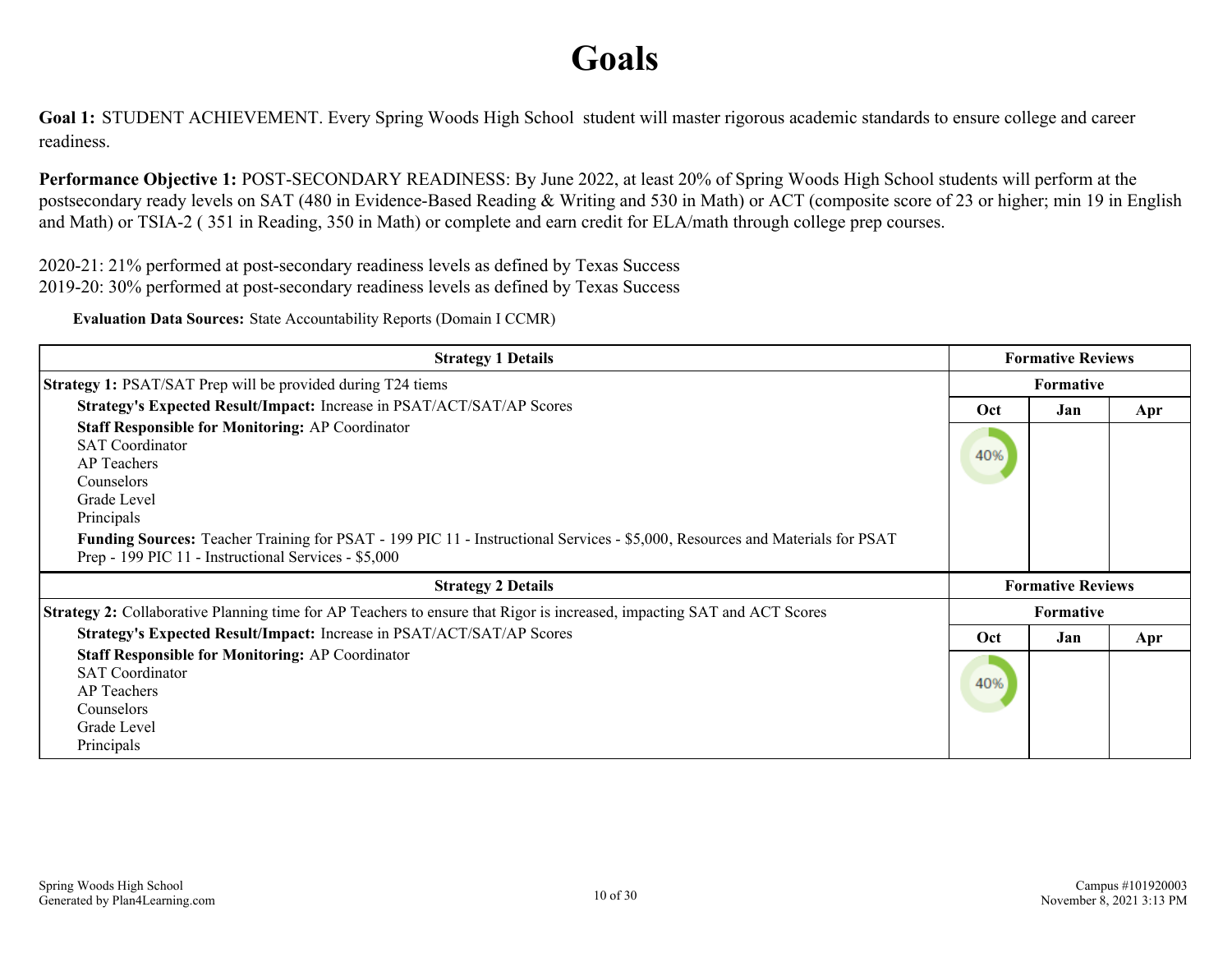| <b>Strategy 3 Details</b>                                                                                                | <b>Formative Reviews</b> |     |     |
|--------------------------------------------------------------------------------------------------------------------------|--------------------------|-----|-----|
| Strategy 3: Purchase calculators and technology so that students can practice on their devices prior to the PSAT/SAT?ACT | Formative                |     |     |
| Strategy's Expected Result/Impact: Increased PSAT/SAT/ACT Socres                                                         | Oct                      | Jan | Apr |
| <b>Staff Responsible for Monitoring: Testing</b><br>Coordinator<br>Math and Science<br>DC<br><b>Assistant Principal</b>  | 35%                      |     |     |
| Funding Sources: Calculators, Testing Materials - 199 PIC 24 - At Risk - \$10,000                                        |                          |     |     |
| Continue/Modify<br>Accomplished<br>Discontinue<br>0%<br>No Progress<br>100%                                              |                          |     |     |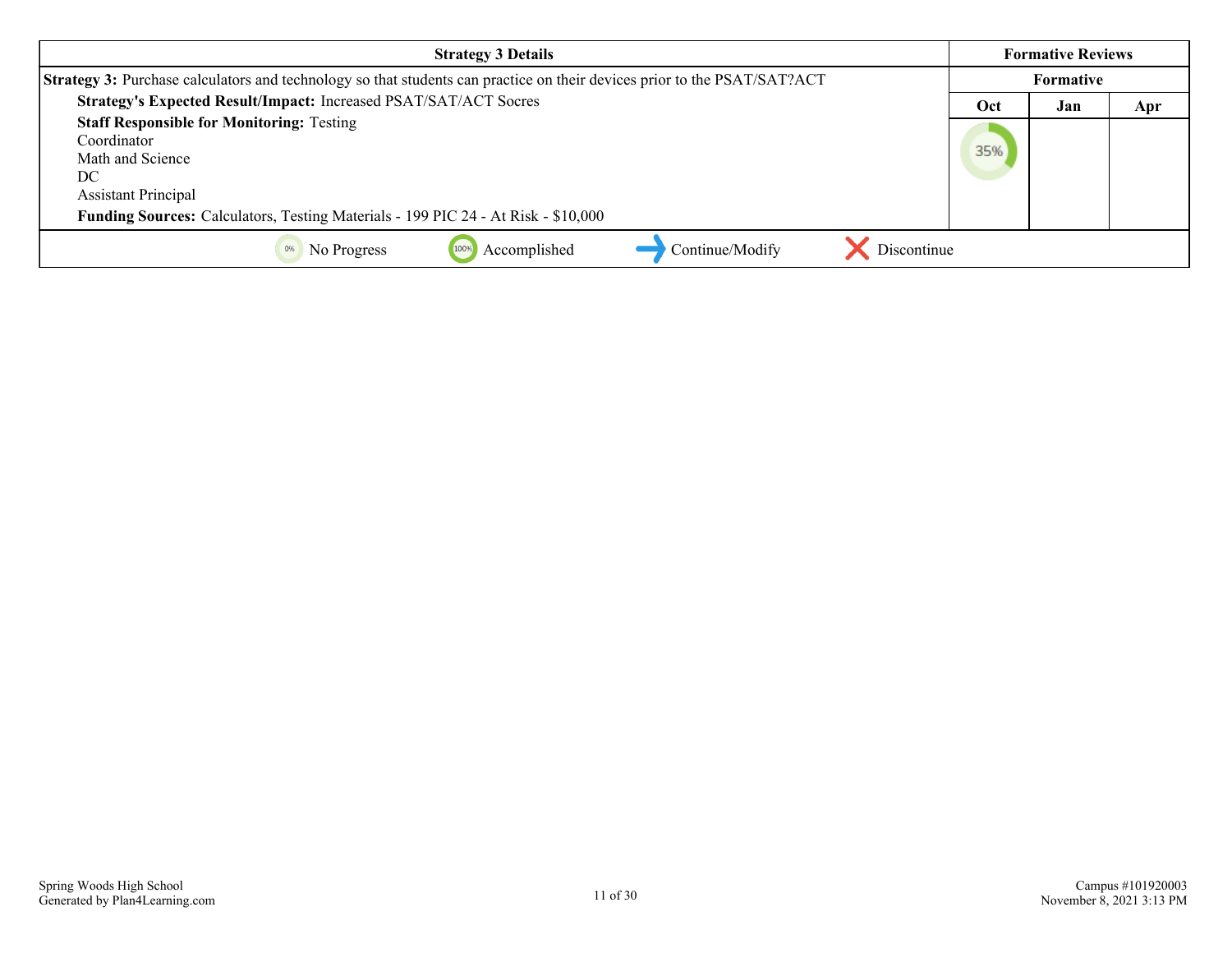**Performance Objective 2:** ACHIEVEMENT: By June 2022, Spring Woods High School will increase student performance on STAAR end-of-course exams in all subjects tested by at least 5 points at each performance level (approaches, meets, masters).

2020-21: Reading: 51.37% (approaches), 36.93% (meets), 7.31% (masters); Math: 82.11%% (approaches), 57.72% (meets), 27.10% (masters) 2019-20: Not rated due to COVID

2018-19: Reading: 44.42% (approaches), 25.08 % (meets), .016% (masters); Math: 71.65% (approaches), 37.28% (meets), 15.18% (masters) 2017-18: Reading: 45.95% (approaches), 27.65 % (meets), .025% (masters); Math: [75.06% (approaches), 32.01% (meets), 7.13% (masters)

**Evaluation Data Sources:** STAAR EOC reports and State Accountability Reports

| <b>Strategy 1 Details</b>                                                                                                                                                                                                                                                                                                                                                                                                                                                                                                                                                                                                                                                                                                                                                                                                                                                                                                                                                                                                                                                | <b>Formative Reviews</b> |                          |     |
|--------------------------------------------------------------------------------------------------------------------------------------------------------------------------------------------------------------------------------------------------------------------------------------------------------------------------------------------------------------------------------------------------------------------------------------------------------------------------------------------------------------------------------------------------------------------------------------------------------------------------------------------------------------------------------------------------------------------------------------------------------------------------------------------------------------------------------------------------------------------------------------------------------------------------------------------------------------------------------------------------------------------------------------------------------------------------|--------------------------|--------------------------|-----|
| Strategy 1: Continue to develop the Instructional Leadership Team with Multi Classroom Leaders supporting the 4 core areas to support                                                                                                                                                                                                                                                                                                                                                                                                                                                                                                                                                                                                                                                                                                                                                                                                                                                                                                                                    |                          | Formative                |     |
| teachers in student learning.<br>Strategy's Expected Result/Impact: Anticipated growth is large, we anticipate targeted support will show drastic increase in<br>student performance.<br><b>Staff Responsible for Monitoring: Principal</b><br><b>Assistant Principal</b><br>Multi Classroom Leaders<br><b>TEA Priorities:</b> Build a foundation of reading and math - <b>ESF Levers:</b> Lever 1: Strong School Leadership and Planning, Lever 2:<br>Effective, Well-Supported Teachers, Lever 3: Positive School Culture, Lever 4: High-Quality Curriculum, Lever 5: Effective<br><b>Instruction - Comprehensive Support Strategy - Targeted Support Strategy</b><br>Funding Sources: EIT Stipends to Support Student Learning - 199 PIC 11 - Instructional Services - \$20,000, Talk Read Talk<br>Write Training for Staff - 199 PIC 11 - Instructional Services - \$20,000, After School Tutorials - 199 PIC 24 - At Risk - \$20,000,<br>MCL Salaries - 199 PIC 24 - At Risk - \$100,000, Extra Duty Pay for Team Leaders/Support - 199 PIC 24 - At Risk - \$40,000 | Oct<br>40%               | Jan                      | Apr |
| <b>Strategy 2 Details</b>                                                                                                                                                                                                                                                                                                                                                                                                                                                                                                                                                                                                                                                                                                                                                                                                                                                                                                                                                                                                                                                |                          | <b>Formative Reviews</b> |     |
| Strategy 2: Algebra 1 is scaffolding instruction to best fill the gaps of under performing students. The team has identified essential standards                                                                                                                                                                                                                                                                                                                                                                                                                                                                                                                                                                                                                                                                                                                                                                                                                                                                                                                         |                          | Formative                |     |
| and are building curriculum to best enforce mathematical understanding.<br>Strategy's Expected Result/Impact: Increase student success and performance                                                                                                                                                                                                                                                                                                                                                                                                                                                                                                                                                                                                                                                                                                                                                                                                                                                                                                                   | Oct                      | Jan                      | Apr |
| <b>Staff Responsible for Monitoring: Math MCL</b><br><b>Assistant Principal</b><br>Principal                                                                                                                                                                                                                                                                                                                                                                                                                                                                                                                                                                                                                                                                                                                                                                                                                                                                                                                                                                             | 35%                      |                          |     |
| <b>TEA Priorities:</b> Recruit, support, retain teachers and principals, Build a foundation of reading and math, Connect high school to<br>career and college, Improve low-performing schools - ESF Levers: Lever 1: Strong School Leadership and Planning, Lever 2:<br>Effective, Well-Supported Teachers, Lever 3: Positive School Culture, Lever 4: High-Quality Curriculum, Lever 5: Effective<br>Instruction                                                                                                                                                                                                                                                                                                                                                                                                                                                                                                                                                                                                                                                        |                          |                          |     |
| Funding Sources: Materials and Resources for Planning - 199 PIC 11 - Instructional Services - \$15,000, Planning and PLC days -<br>199 PIC 24 - At Risk - \$10,000                                                                                                                                                                                                                                                                                                                                                                                                                                                                                                                                                                                                                                                                                                                                                                                                                                                                                                       |                          |                          |     |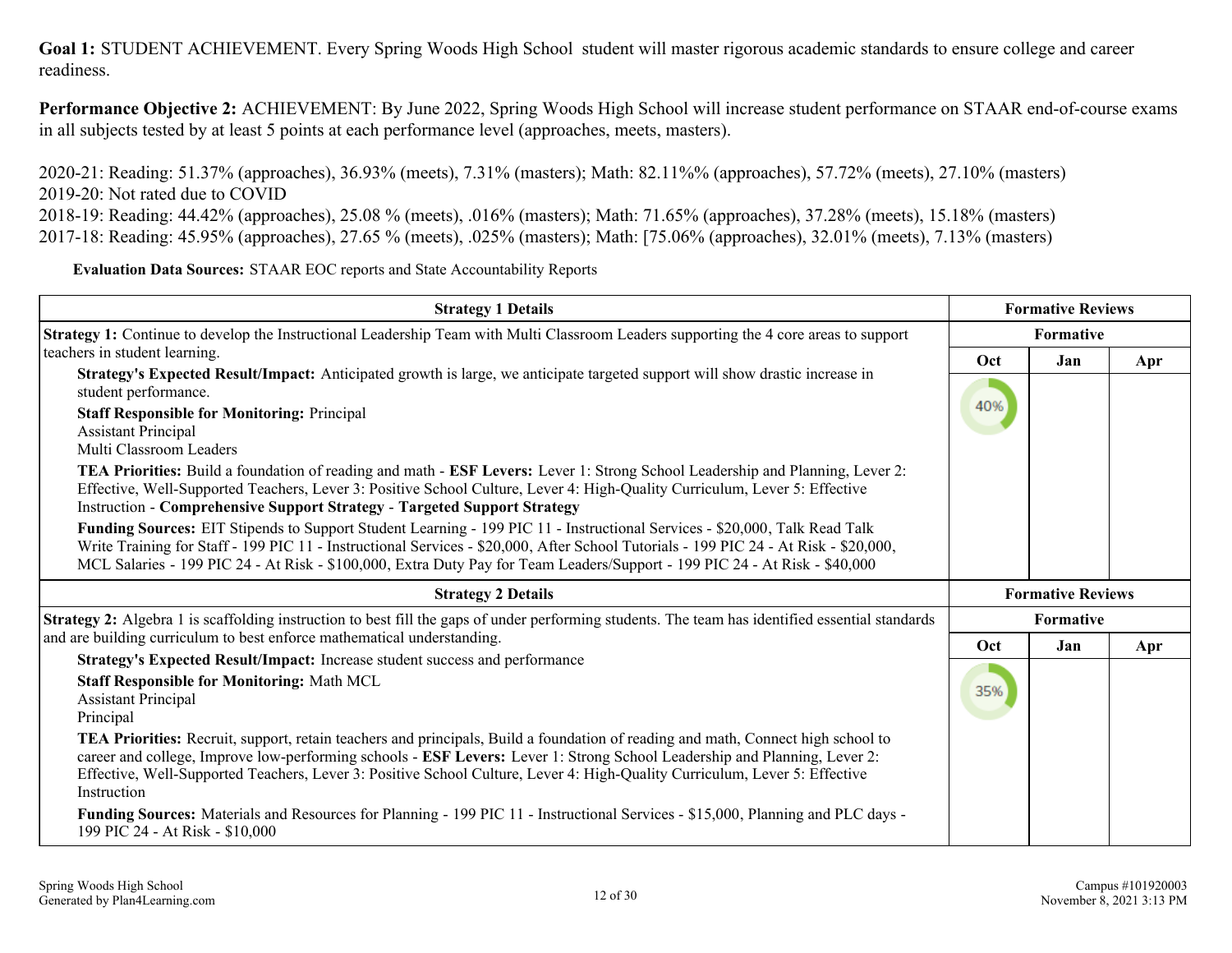| <b>Strategy 3 Details</b>                                                                                                                                                                                                                                                                                                                                                                                                                                                                                                     |            | <b>Formative Reviews</b> |     |
|-------------------------------------------------------------------------------------------------------------------------------------------------------------------------------------------------------------------------------------------------------------------------------------------------------------------------------------------------------------------------------------------------------------------------------------------------------------------------------------------------------------------------------|------------|--------------------------|-----|
| Strategy 3: English is scaffolding instruction to best fill the gaps of under performing students. The team has identified essential standards                                                                                                                                                                                                                                                                                                                                                                                |            | <b>Formative</b>         |     |
| and are building curriculum to best enforce understanding.<br>Strategy's Expected Result/Impact: Increase student success and performance                                                                                                                                                                                                                                                                                                                                                                                     | <b>Oct</b> | Jan                      | Apr |
| <b>Staff Responsible for Monitoring: English MCL</b><br><b>Assistant Principal</b><br>Princpal                                                                                                                                                                                                                                                                                                                                                                                                                                | 30%        |                          |     |
| TEA Priorities: Recruit, support, retain teachers and principals, Build a foundation of reading and math, Connect high school to<br>career and college, Improve low-performing schools - ESF Levers: Lever 1: Strong School Leadership and Planning, Lever 2:<br>Effective, Well-Supported Teachers, Lever 3: Positive School Culture, Lever 4: High-Quality Curriculum, Lever 5: Effective<br>Instruction                                                                                                                    |            |                          |     |
| Funding Sources: Reading Materials - 199 PIC 24 - At Risk - \$10,000, Planning Days for Instructional Teams - 282 ARP21<br>(ESSER III Campus Allocations) - \$22,500, Additional Classroom Support for ELA Teachers - 199 PIC 11 - Instructional Services<br>- \$10,000, Resources, Material for Student Growth - 199 PIC 11 - Instructional Services - \$10,000, Planning Days for Strategies -<br>199 PIC 24 - At Risk - \$10,000, Planning Days/Training for ELA Teachers - 199 PIC 11 - Instructional Services - \$11,810 |            |                          |     |
| <b>Strategy 4 Details</b>                                                                                                                                                                                                                                                                                                                                                                                                                                                                                                     |            | <b>Formative Reviews</b> |     |
| Strategy 4: ELA will be using a workshop model: students will be exploring reading and writing through the workshop model. Students will                                                                                                                                                                                                                                                                                                                                                                                      | Formative  |                          |     |
| be asked to analyze texts as models to then revisit their own products and develop skills as writers.                                                                                                                                                                                                                                                                                                                                                                                                                         | Oct        | Jan                      | Apr |
| <b>Strategy's Expected Result/Impact: Workshop Model</b><br><b>Staff Responsible for Monitoring: English MCL</b><br><b>Assistant Principal</b><br>Principal                                                                                                                                                                                                                                                                                                                                                                   | 35%        |                          |     |
| TEA Priorities: Recruit, support, retain teachers and principals, Build a foundation of reading and math, Connect high school to<br>career and college, Improve low-performing schools - ESF Levers: Lever 1: Strong School Leadership and Planning, Lever 2:<br>Effective, Well-Supported Teachers, Lever 3: Positive School Culture, Lever 4: High-Quality Curriculum, Lever 5: Effective<br>Instruction                                                                                                                    |            |                          |     |
| Funding Sources: Materials and Resources - 199 PIC 11 - Instructional Services - \$30,000, PD on strategies to Support At Risk<br>Students - 199 PIC 24 - At Risk - \$15,000, Professional Development for PLC Model - 199 PIC 11 - Instructional Services -<br>\$15,000                                                                                                                                                                                                                                                      |            |                          |     |
| Continue/Modify<br>100%<br>Accomplished<br>Discontinue<br>0%<br>No Progress                                                                                                                                                                                                                                                                                                                                                                                                                                                   |            |                          |     |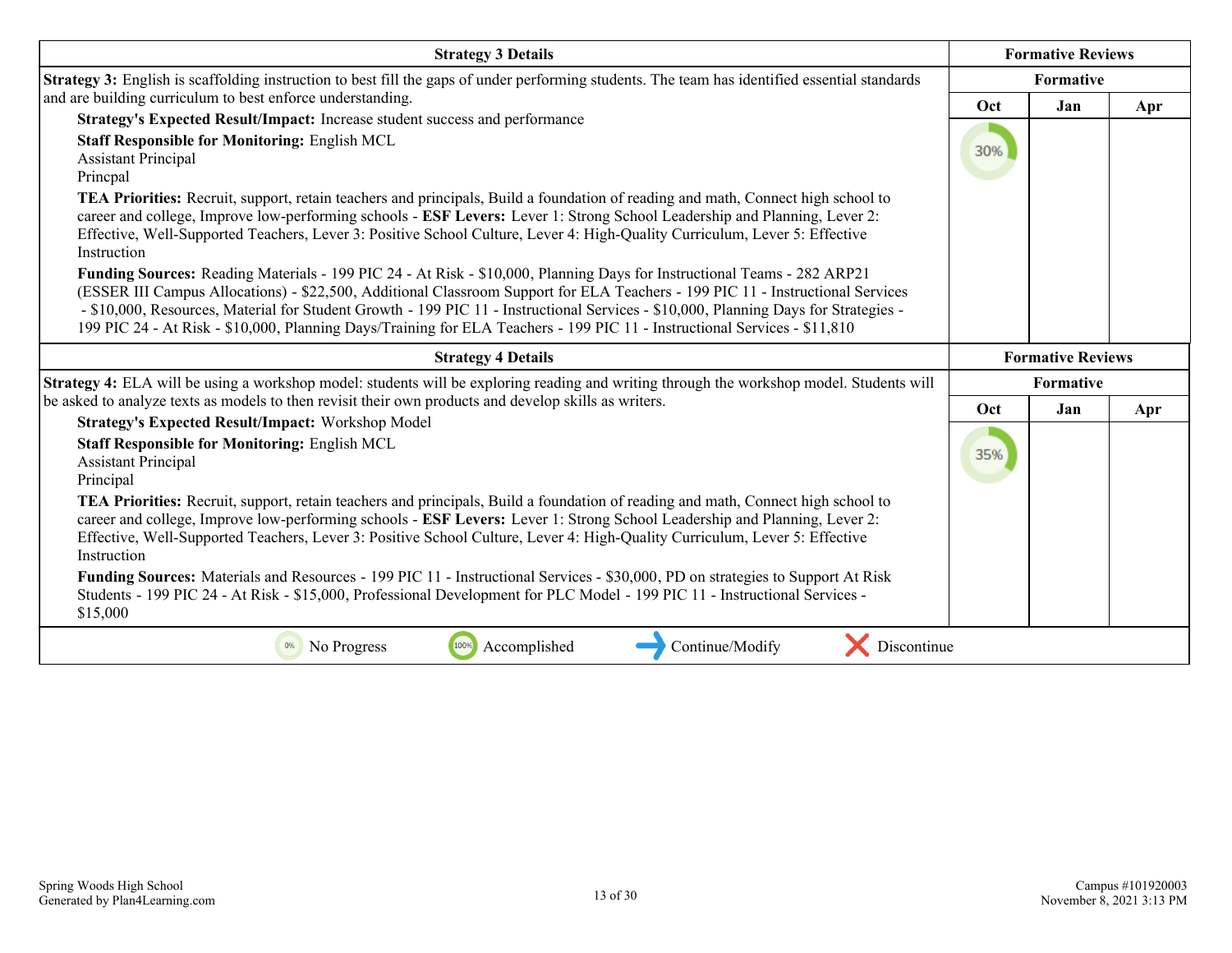**Performance Objective 3:** GAP-CLOSING: By June 2022, Spring Woods High School will increase overall performance on STAAR end-of-course exams to narrow the gap or improve performance above the target by at least 5 points.

2020-21: English Learners 30% ; non-English Learners 63% 2019-20: Not Rated due to COVID 2018-19: English Learners 0%; non-English Learners 22% 2017-18: English Learners 3%; non-English Learners 20%

**Evaluation Data Sources:** STAAR EOC reports and State Accountability Reports

| <b>Strategy 1 Details</b>                                                                                                                                                                                                                                                                                                                                                                                                                                                                                                                                                                          |     | <b>Formative Reviews</b> |     |
|----------------------------------------------------------------------------------------------------------------------------------------------------------------------------------------------------------------------------------------------------------------------------------------------------------------------------------------------------------------------------------------------------------------------------------------------------------------------------------------------------------------------------------------------------------------------------------------------------|-----|--------------------------|-----|
| <b>Strategy 1:</b> Provide consistent ELL professional development to teachers and staff throughout the year; particularly, targeting new teachers.                                                                                                                                                                                                                                                                                                                                                                                                                                                |     | <b>Formative</b>         |     |
| <b>Strategy's Expected Result/Impact: Increased EL Scores</b>                                                                                                                                                                                                                                                                                                                                                                                                                                                                                                                                      | Oct | Jan                      | Apr |
| <b>Staff Responsible for Monitoring: AP's</b><br><b>ESL</b> Department<br>Chair<br><b>ESF Levers:</b> Lever 2: Effective, Well-Supported Teachers - Comprehensive Support Strategy - Targeted Support Strategy -<br><b>Additional Targeted Support Strategy</b>                                                                                                                                                                                                                                                                                                                                    | 40% |                          |     |
| Funding Sources: Saturday and After School Tutoring Sessions - 199 PIC 24 - At Risk - \$20,350, Resources and Support for<br>Special Education Services - 199 PIC 23 - Special Education - \$2,705, Planning for ESL Students - 199 PIC 25 - ESL/Bilingual -<br>\$10,000, ESL Support in CLasses - 199 PIC 25 - ESL/Bilingual - \$8,975, Summer School Salaries to Support Student Success -<br>199 PIC 24 - At Risk - \$10,000, Para Professionals (Teacher Aides) for ESL - 282 ARP21 (ESSER III Campus Allocations) -<br>\$187,000, Materials Resources - 199 PIC 99 - Undistributed - \$10,000 |     |                          |     |
| Accomplished<br>Continue/Modify<br>No Progress<br>Discontinue                                                                                                                                                                                                                                                                                                                                                                                                                                                                                                                                      |     |                          |     |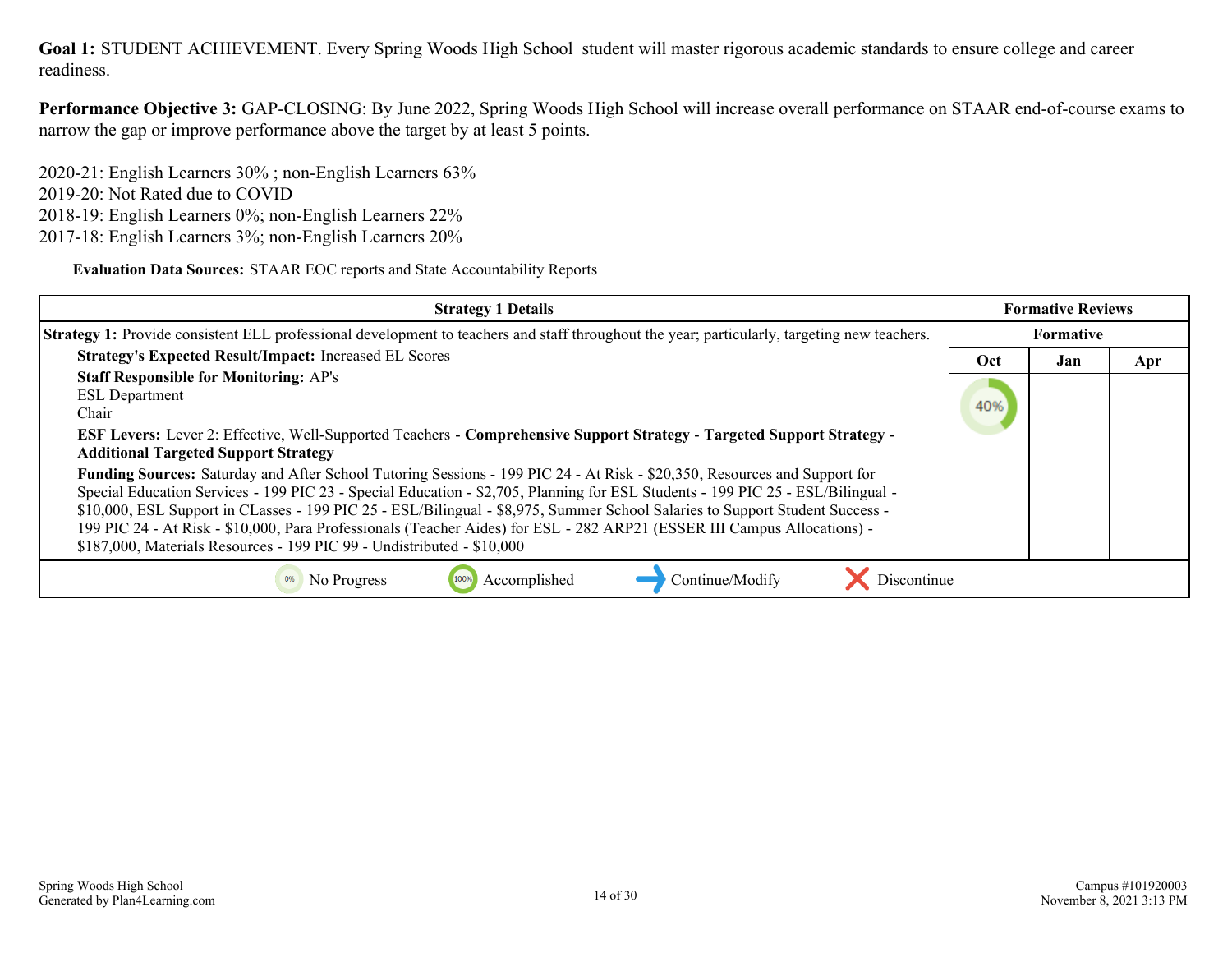**Performance Objective 4:** ADVANCED COURSES: Strengthen the level of advanced academic instruction in order to increase student preparation for and success in advanced courses that are aligned to post-secondary expectations.

Fall 2021: 79 students enrolled in one or more dual credit/dual enrollment courses.

Fall 2020: 31 students enrolled in one or more dual credit/dual enrollment courses.

Fall 2019: 23 students enrolled in one or more dual credit/dual enrollment courses.

**Evaluation Data Sources:** Skyward Course Enrollment Data, On ramps + HCC DC

| <b>Strategy 1 Details</b>                                                                                                                                                                                                                                                                                                | <b>Formative Reviews</b> |                          |     |
|--------------------------------------------------------------------------------------------------------------------------------------------------------------------------------------------------------------------------------------------------------------------------------------------------------------------------|--------------------------|--------------------------|-----|
| Strategy 1: Bring onRamps program to SWHS in Algebra 2 to begin providing alternate ways to increase Strengthen the level of advanced                                                                                                                                                                                    | <b>Formative</b>         |                          |     |
| academic instruction                                                                                                                                                                                                                                                                                                     | Oct                      | Jan                      | Apr |
| Strategy's Expected Result/Impact: Begin OnRamps Algebra 2 course<br>Increase numbers for Advanced Courses                                                                                                                                                                                                               | 30%                      |                          |     |
| <b>Staff Responsible for Monitoring: on Ramps Teacher</b><br>Post Secondary Counselor                                                                                                                                                                                                                                    |                          |                          |     |
| TEA Priorities: Recruit, support, retain teachers and principals, Build a foundation of reading and math, Connect high school to<br>career and college - ESF Levers: Lever 4: High-Quality Curriculum, Lever 5: Effective Instruction                                                                                    |                          |                          |     |
| <b>Strategy 2 Details</b>                                                                                                                                                                                                                                                                                                |                          | <b>Formative Reviews</b> |     |
| <b>Strategy 2:</b> Educate Staff on the value of dual credit and its importance. Encourage them to have students participate in the program.                                                                                                                                                                             |                          |                          |     |
| Strategy's Expected Result/Impact: Staff Education on OnRamps and Dual Credit<br><b>Increased Enrollment</b>                                                                                                                                                                                                             | Oct                      | Jan                      | Apr |
| <b>Staff Responsible for Monitoring: Principal</b>                                                                                                                                                                                                                                                                       | 30%                      |                          |     |
| Lead Counselor<br>AP's                                                                                                                                                                                                                                                                                                   |                          |                          |     |
| Counselors                                                                                                                                                                                                                                                                                                               |                          |                          |     |
| TEA Priorities: Recruit, support, retain teachers and principals, Build a foundation of reading and math, Connect high school to<br>career and college - ESF Levers: Lever 2: Effective, Well-Supported Teachers, Lever 3: Positive School Culture, Lever 4: High-<br>Quality Curriculum, Lever 5: Effective Instruction |                          |                          |     |
| <b>Strategy 3 Details</b>                                                                                                                                                                                                                                                                                                |                          | <b>Formative Reviews</b> |     |
| Strategy 3: Begin a support program on Fridays for Students who are in dual credit so we can keep them eligible for dual credit.                                                                                                                                                                                         | <b>Formative</b>         |                          |     |
| Strategy's Expected Result/Impact: Friday support program.<br>Increased preparedness and interest                                                                                                                                                                                                                        | Oct                      | Jan                      | Apr |
| <b>Staff Responsible for Monitoring: Principal</b><br>Post Secondary Counselor                                                                                                                                                                                                                                           | 40%                      |                          |     |
| TEA Priorities: Recruit, support, retain teachers and principals, Connect high school to career and college - ESF Levers: Lever 2:<br>Effective, Well-Supported Teachers, Lever 4: High-Quality Curriculum, Lever 5: Effective Instruction                                                                               |                          |                          |     |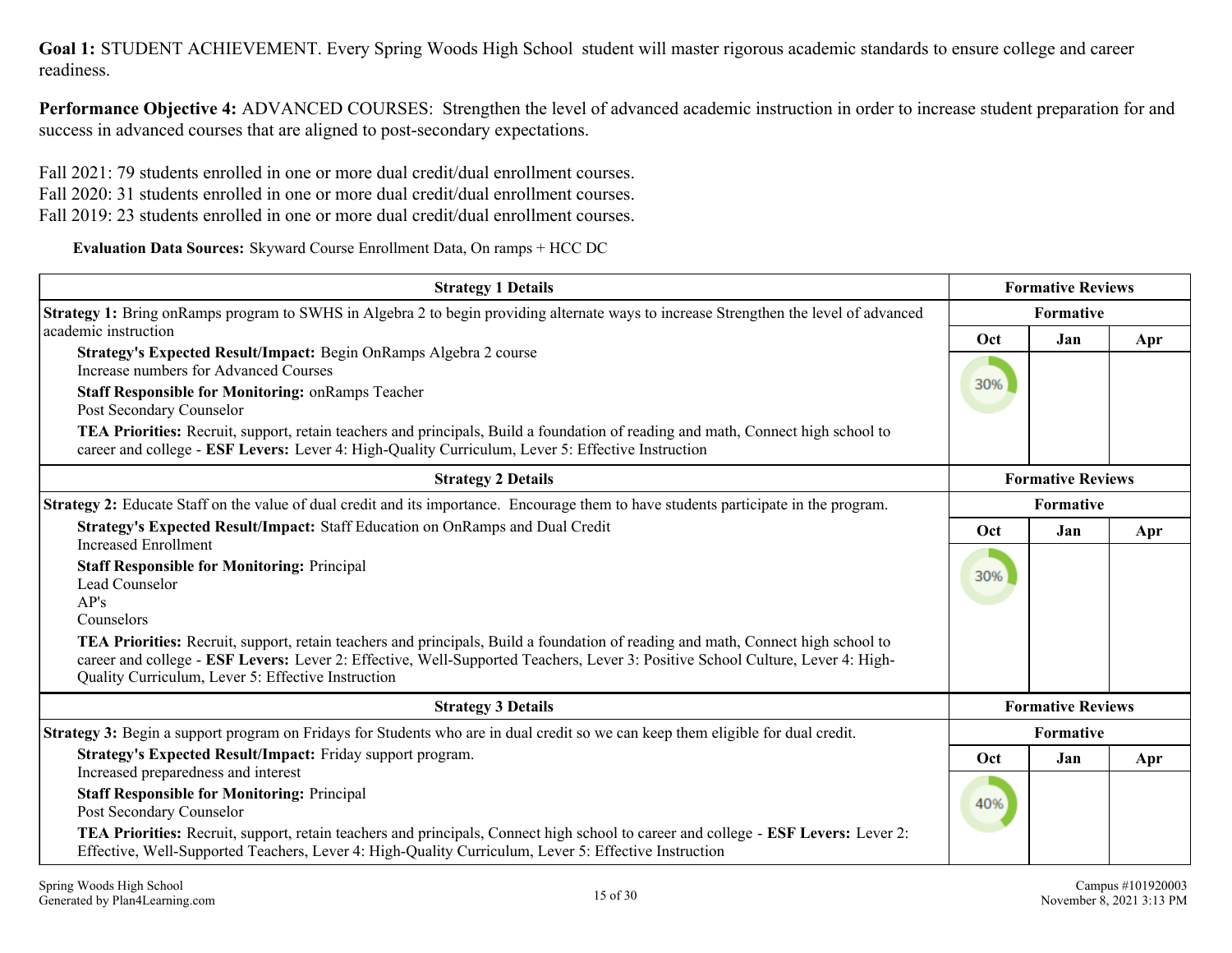| <b>Strategy 4 Details</b>                                                                                                                                                                                                                                                                                                                                                                                                                                                                                                                                                              |           | <b>Formative Reviews</b> |     |
|----------------------------------------------------------------------------------------------------------------------------------------------------------------------------------------------------------------------------------------------------------------------------------------------------------------------------------------------------------------------------------------------------------------------------------------------------------------------------------------------------------------------------------------------------------------------------------------|-----------|--------------------------|-----|
| Strategy 4: ELA will also use differentiation/pathways: using reading levels, benchmark data, unit assessment data, teachers will group                                                                                                                                                                                                                                                                                                                                                                                                                                                | Formative |                          |     |
| students based on skill/need as they tackle the essential standards for the year.                                                                                                                                                                                                                                                                                                                                                                                                                                                                                                      | Oct       | Jan                      | Apr |
| <b>Strategy's Expected Result/Impact: Differentiation/Pathways</b><br><b>Staff Responsible for Monitoring: ELA MCL</b><br><b>Assistant Principal</b><br>Principal<br><b>TEA Priorities:</b> Recruit, support, retain teachers and principals, Build a foundation of reading and math, Connect high school to<br>career and college, Improve low-performing schools - ESF Levers: Lever 1: Strong School Leadership and Planning, Lever 2:<br>Effective, Well-Supported Teachers, Lever 3: Positive School Culture, Lever 4: High-Quality Curriculum, Lever 5: Effective<br>Instruction | 35%       |                          |     |
| 100%<br>Continue/Modify<br>No Progress<br>Discontinue<br>Accomplished                                                                                                                                                                                                                                                                                                                                                                                                                                                                                                                  |           |                          |     |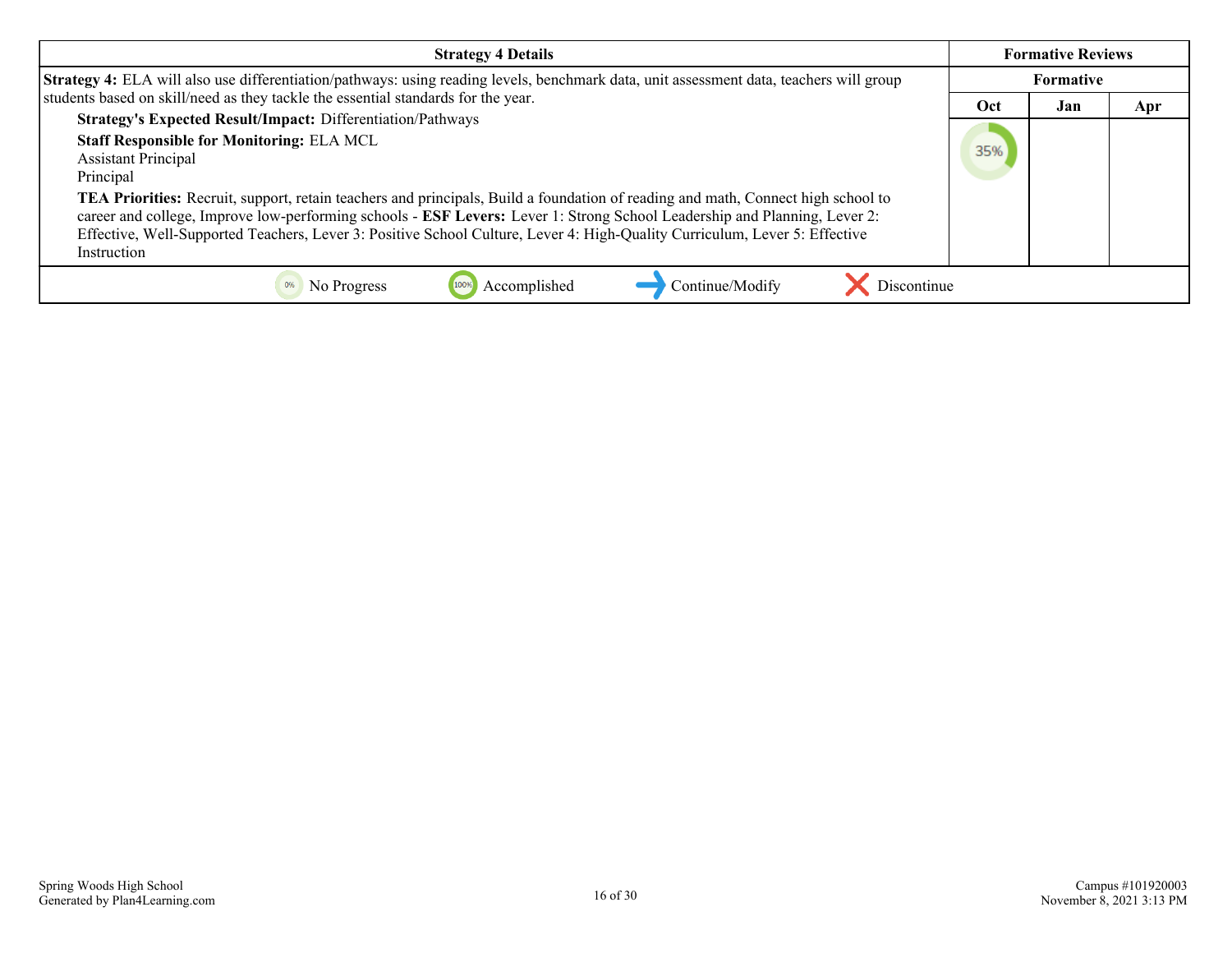**Performance Objective 5:** COLLEGE, CAREER, MILITARY READINESS (CCMR): By June 2022, Spring Woods High School will increase the % of graduates achieving College, Career, Military Readiness status by at least 5 points.

2021: 40% of annual graduates met CCMR indicator 2020: 55% of annual graduates met CCMR indicator 2019: 55.3% of annual graduates met CCMR indicator 2018: 51.6% of annual graduate met CCMR indicator

**Evaluation Data Sources:** State Accountability Reports

| <b>Strategy 1 Details</b>                                                                                                                                                                            |                  | <b>Formative Reviews</b> |     |
|------------------------------------------------------------------------------------------------------------------------------------------------------------------------------------------------------|------------------|--------------------------|-----|
| <b>Strategy 1:</b> Monitor and promote course selection options that reflect student interests and past performance.                                                                                 | <b>Formative</b> |                          |     |
| Strategy's Expected Result/Impact: The number of students who achieves a CCMR designation will increase.                                                                                             | Oct<br>Jan       |                          | Apr |
| <b>Staff Responsible for Monitoring: Administrators</b><br>Counselors<br><b>CTE</b> Teachers                                                                                                         | 40%              |                          |     |
| Funding Sources: Tutorials so more kids get endorcements - 199 PIC 24 - At Risk - \$10,000, Materials for Course Selection to<br>make it successful - 199 PIC 11 - Instructional Services - \$10,000 |                  |                          |     |
| <b>Strategy 2 Details</b>                                                                                                                                                                            |                  | <b>Formative Reviews</b> |     |
| Strategy 2: Increase the number of students who earn a TEA-approved Industry Based Certification.                                                                                                    | Formative        |                          |     |
| Strategy's Expected Result/Impact: The number of students who earn certifications will increase.                                                                                                     | <b>Oct</b>       | Jan                      | Apr |
| <b>Staff Responsible for Monitoring: Administration</b><br><b>CTE Teachers</b><br>Funding Sources: Materials and supplies for CTE programming - 199 PIC 22 - Career & Technology - \$52,560          | 30%              |                          |     |
| <b>Strategy 3 Details</b>                                                                                                                                                                            |                  | <b>Formative Reviews</b> |     |
| Strategy 3: Increase the number of students who complete a college-level dual credit course.                                                                                                         | <b>Formative</b> |                          |     |
| Strategy's Expected Result/Impact: The number of students who complete a college-level dual credit course will increase.                                                                             | <b>Oct</b>       | Jan                      | Apr |
| <b>Staff Responsible for Monitoring: Administration</b><br>Counselors<br><b>Teachers</b><br><b>Funding Sources:</b> Materials - 199 PIC 99 - Undistributed - \$5,000                                 | 25%              |                          |     |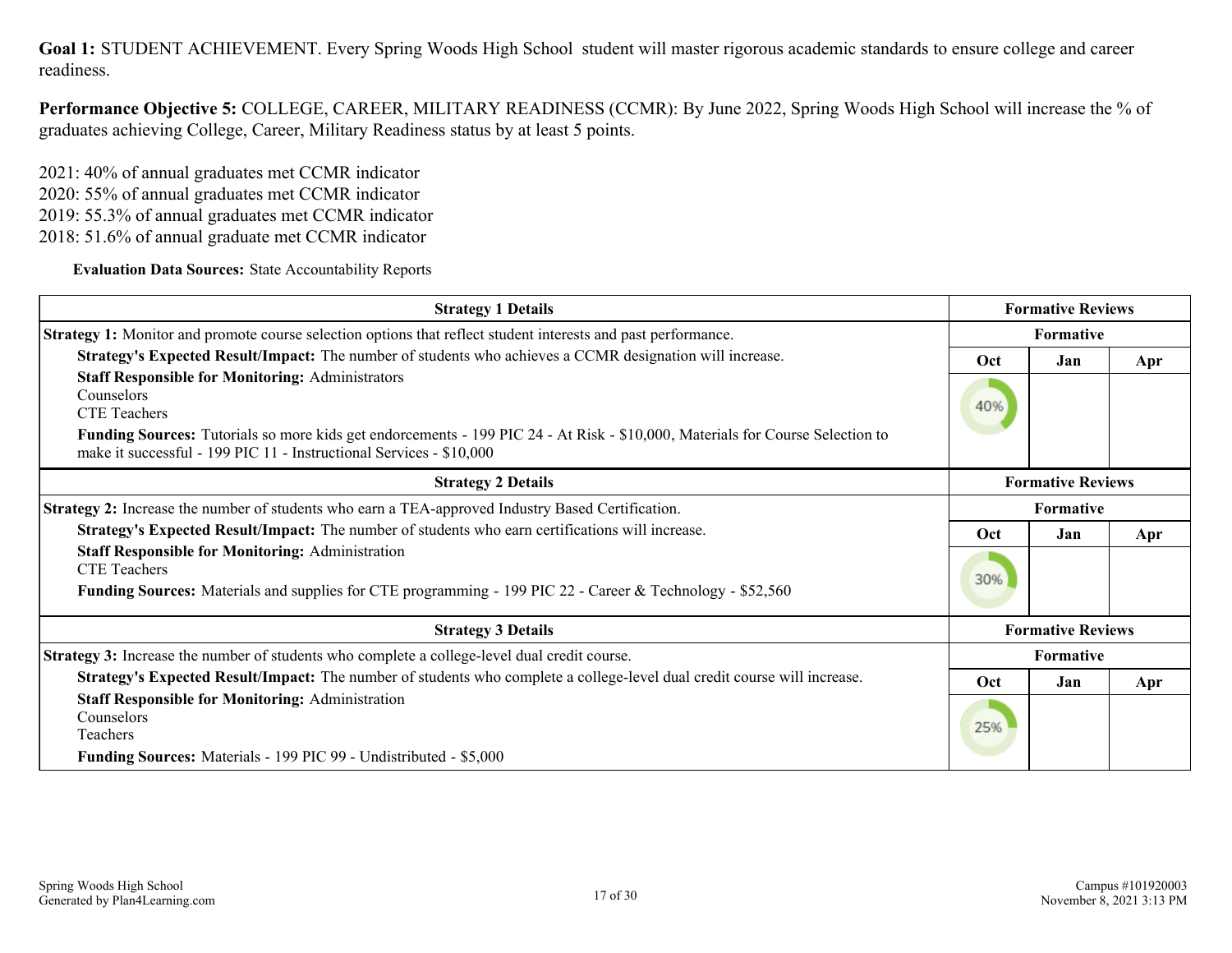| <b>Strategy 4 Details</b>                                                                                                                                                                                          | <b>Formative Reviews</b> |                          |     |
|--------------------------------------------------------------------------------------------------------------------------------------------------------------------------------------------------------------------|--------------------------|--------------------------|-----|
| <b>Strategy 4:</b> Increase the number of students who earn college credit on AP Exams.                                                                                                                            |                          | <b>Formative</b>         |     |
| Strategy's Expected Result/Impact: The number of students earning college credit on AP exams will increase.                                                                                                        | Oct                      | Jan                      | Apr |
| <b>Staff Responsible for Monitoring: Administrators</b><br>Counselors<br>Teachers<br>Funding Sources: AP Workshops and Mock Exams - 199 PIC 11 - Instructional Services, Materials - 199 PIC 99 - Undistributed    | 0%                       |                          |     |
| <b>Strategy 5 Details</b>                                                                                                                                                                                          |                          | <b>Formative Reviews</b> |     |
| <b>Strategy 5:</b> Increase the number of students who score at or above the college ready level on SAT, ACT, TSAI or earned credit for a college                                                                  |                          | <b>Formative</b>         |     |
| prep course.                                                                                                                                                                                                       | Oct                      | Jan                      | Apr |
| <b>Strategy's Expected Result/Impact:</b> The number of students who score at or above the college ready level will increase.<br><b>Staff Responsible for Monitoring: Administration</b><br>Counselors<br>Teachers | 15%                      |                          |     |
| Funding Sources: TSI Prep - 199 PIC 24 - At Risk - \$10,000, Materials and Supplies - 199 PIC 99 - Undistributed - \$10,000, AP<br>Exam Assistance - 199 PIC 99 - Undistributed - \$10,000                         |                          |                          |     |
| Continue/Modify<br>Discontinue<br>Accomplished<br>No Progress<br>100%                                                                                                                                              |                          |                          |     |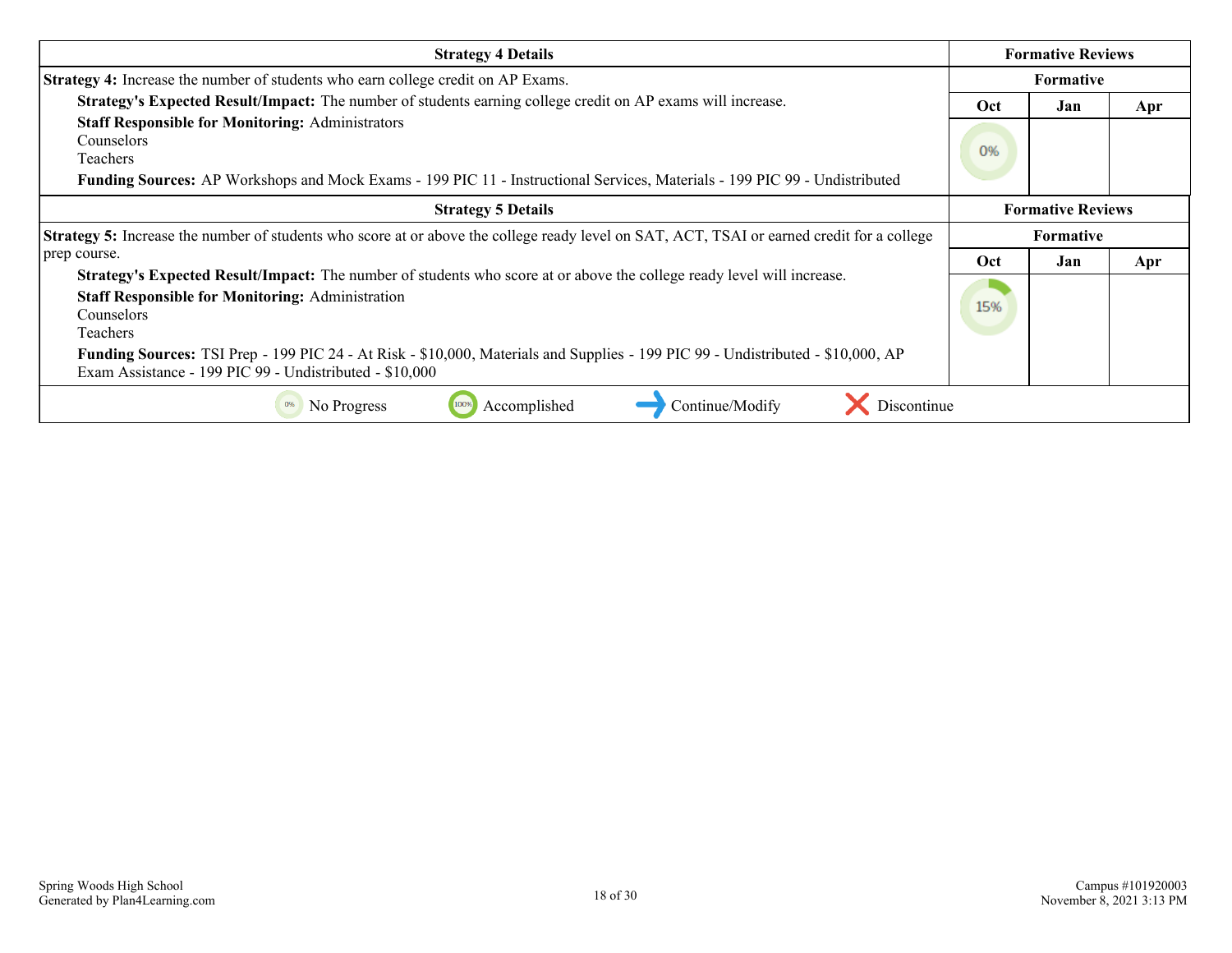**Performance Objective 6:** POST-SECONDARY ENROLLMENT: For the Class of 2021, at least 45% of Spring Woods High School graduates will have enrolled successfully in a postsecondary option (T, 2, 4).

Nov. 2020: 38% enrolled in fall following graduation Nov. 2019: 40% enrolled in fall following graduation Nov. 2018: 40% enrolled in fall following graduation Nov. 2017: 46% enrolled in fall following graduation

**Evaluation Data Sources:** National Student Clearinghouse

| <b>Strategy 1 Details</b>                                                                                                                         |                          | <b>Formative Reviews</b> |     |
|---------------------------------------------------------------------------------------------------------------------------------------------------|--------------------------|--------------------------|-----|
| <b>Strategy 1:</b> Create a Google Spreadsheet to connect every child to a caring adult that will mentor them to achieve Post Secondary Readiness |                          | <b>Formative</b>         |     |
| Strategy's Expected Result/Impact: Increase T24 numbers by 5%.                                                                                    | Oct                      | Jan                      | Apr |
| <b>Staff Responsible for Monitoring: Lead Counselor</b><br>Senior Principal<br>Registrar                                                          | 0%                       |                          |     |
| <b>Funding Sources:</b> Support for new T24 Structure - 199 PIC 99 - Undistributed - \$2,100                                                      |                          |                          |     |
| <b>Strategy 2 Details</b>                                                                                                                         | <b>Formative Reviews</b> |                          |     |
| Strategy 2: Provide Training to Senior T24 Teachers to ensure that Students go To and Through College                                             | Formative                |                          |     |
| Strategy's Expected Result/Impact: Increased T24 number                                                                                           | Oct                      | Jan                      | Apr |
| <b>Staff Responsible for Monitoring: Counselors</b><br><b>Senior Teachers</b>                                                                     | 60%                      |                          |     |
| <b>Strategy 3 Details</b>                                                                                                                         |                          | <b>Formative Reviews</b> |     |
| <b>Strategy 3:</b> College Visits for all Juniors on Campus                                                                                       |                          | <b>Formative</b>         |     |
| Strategy's Expected Result/Impact: Increased T24 number                                                                                           | Oct                      | Jan                      | Apr |
| <b>Staff Responsible for Monitoring: Lead Counselor</b><br>Junior Principal                                                                       | 15%                      |                          |     |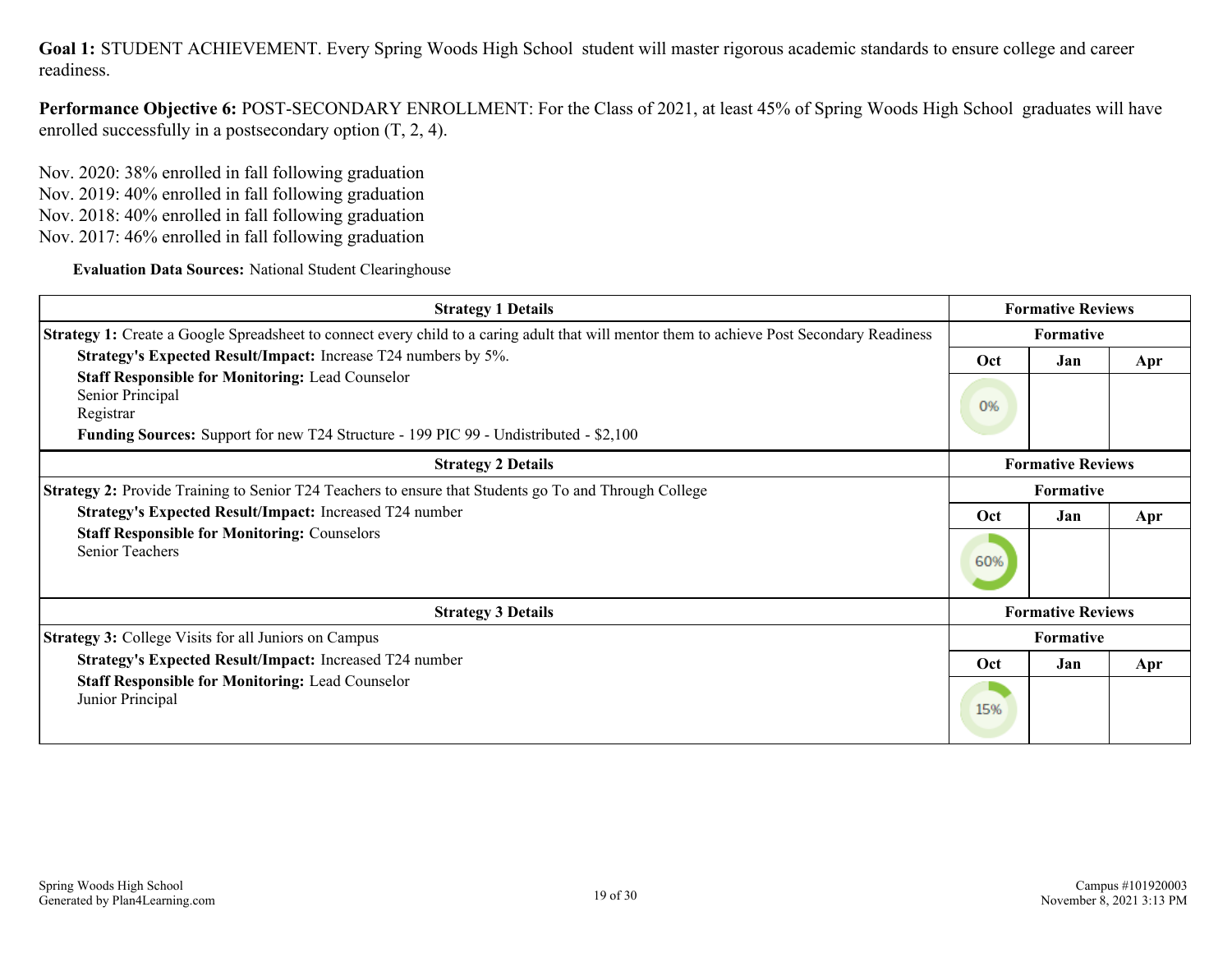| <b>Strategy 4 Details</b>                                                                                                                                                                                 | <b>Formative Reviews</b> |                  |     |  |
|-----------------------------------------------------------------------------------------------------------------------------------------------------------------------------------------------------------|--------------------------|------------------|-----|--|
| Strategy 4: Bring in Guest Speakers and Professional Learning for Underclassmen to begin exploring their T24 Vision                                                                                       |                          | <b>Formative</b> |     |  |
| Career Day                                                                                                                                                                                                | Oct                      | Jan              | Apr |  |
| Interview Day<br><b>Strategy's Expected Result/Impact:</b> Increased T24 number<br><b>Staff Responsible for Monitoring: Freshman Principal</b><br>Counselors<br>Lead Counselors<br>Underclass<br>Teachers | 50%                      |                  |     |  |
| Discontinue<br>Continue/Modify<br>Accomplished<br>No Progress<br>100%<br>0%                                                                                                                               |                          |                  |     |  |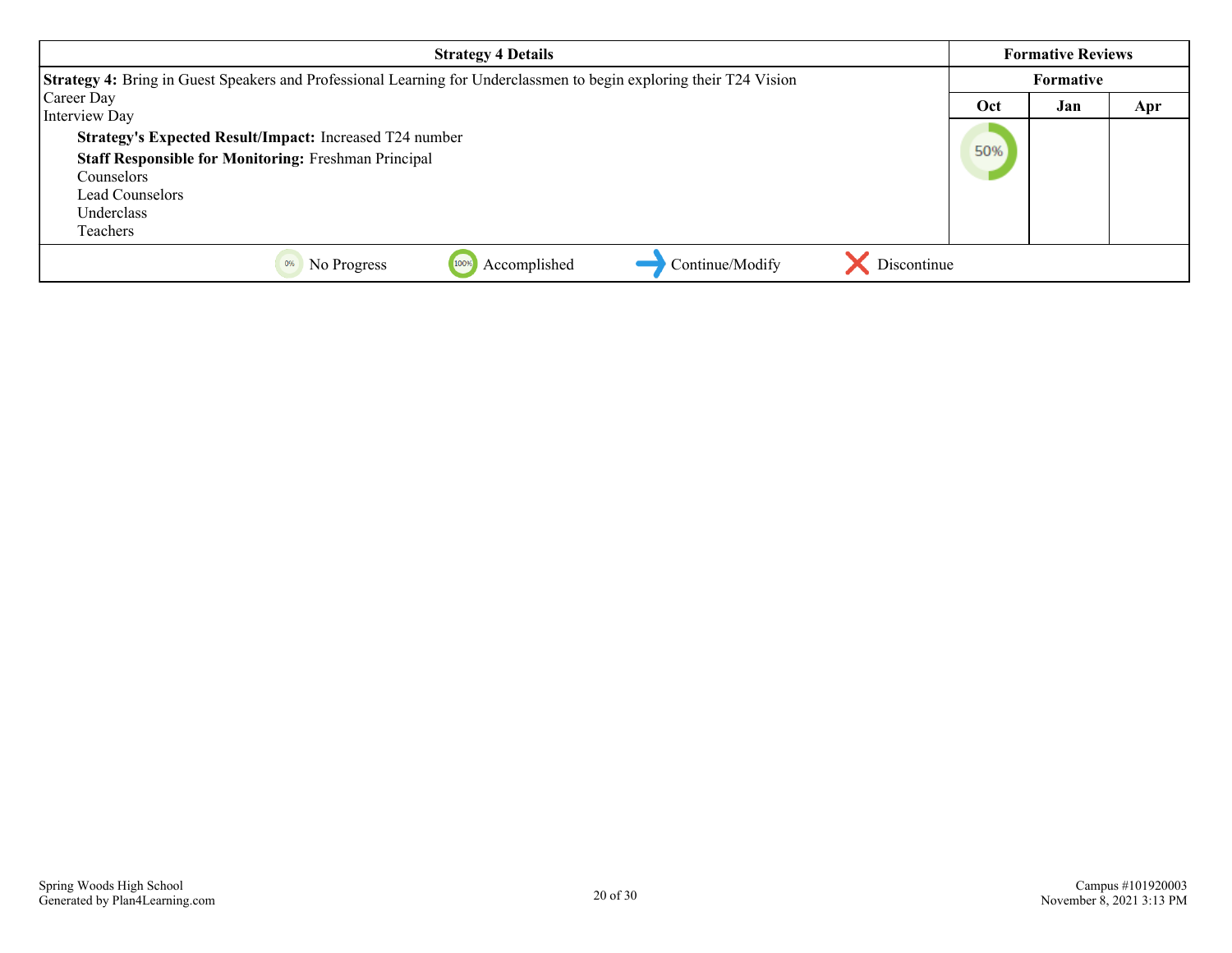<span id="page-20-0"></span>Goal 2: STUDENT SUPPORT. Every Spring Woods High School student will benefit from an aligned system that supports his/her academic and socialemotional needs.

**Performance Objective 1:** SCHOOL CONNECTEDNESS: By June 2022, the 60% of Spring Woods High School students who feel connected as both individuals and learners will increase by at least 10 points.

2020-21: 60% School Climate 2019-20: Not Rated due to COVID 2018-19: 50% School Climate 2017-18: 50% School Climate

**Evaluation Data Sources:** Panorama Student Survey

| <b>Strategy 1 Details</b>                                                                                                                                                                                                               |                  | <b>Formative Reviews</b> |     |
|-----------------------------------------------------------------------------------------------------------------------------------------------------------------------------------------------------------------------------------------|------------------|--------------------------|-----|
| <b>Strategy 1:</b> Intentional Unit Plans with Graduate Aims as the focus                                                                                                                                                               | Formative        |                          |     |
| Strategy's Expected Result/Impact: Intentional Learning with Higher Student Engagement                                                                                                                                                  | Oct              | Jan                      | Apr |
| <b>Staff Responsible for Monitoring: AP's</b><br>Counselors<br>Princpal<br>Funding Sources: DEC Dues - 199 PIC 91 - Athletics - \$2,500                                                                                                 | 25%              |                          |     |
| <b>Strategy 2 Details</b>                                                                                                                                                                                                               |                  | <b>Formative Reviews</b> |     |
| Strategy 2: Find incentives and rewards to build relationships in a positive way with teachers and Students utilizing the Hero Program                                                                                                  | <b>Formative</b> |                          |     |
| Strategy's Expected Result/Impact: Increasing Attendance and the way teachers and student interact<br>Decrease Discipline Referrals                                                                                                     | Oct              | Jan                      | Apr |
| <b>Staff Responsible for Monitoring: AP's</b><br>Teachers<br>counselors                                                                                                                                                                 | 20%              |                          |     |
| Funding Sources: Teacher Morale Boosters - 199 PIC 99 - Undistributed                                                                                                                                                                   |                  | <b>Formative Reviews</b> |     |
| <b>Strategy 3 Details</b>                                                                                                                                                                                                               |                  |                          |     |
| Strategy 3: Utilize One to One Learning with Technology to Incentive Students and teacher to engage more in Anytime/anywhere learning.                                                                                                  |                  | <b>Formative</b>         |     |
| Strategy's Expected Result/Impact: Increase Learning Time                                                                                                                                                                               | <b>Oct</b>       | Jan                      | Apr |
| <b>Staff Responsible for Monitoring: AP's</b><br>Principal<br>Technology<br>Teacher                                                                                                                                                     | 30%              |                          |     |
| Funding Sources: Calculators for Special Education Classrooms - 199 PIC 23 - Special Education, Tech Equiptment to Enhance<br>Online Learning - 199 PIC 11 - Instructional Services, Additonal Promethean Boards - 199 PIC 24 - At Risk |                  |                          |     |
| Discontinue<br>100%<br>Accomplished<br>Continue/Modify<br>0%<br>No Progress                                                                                                                                                             |                  |                          |     |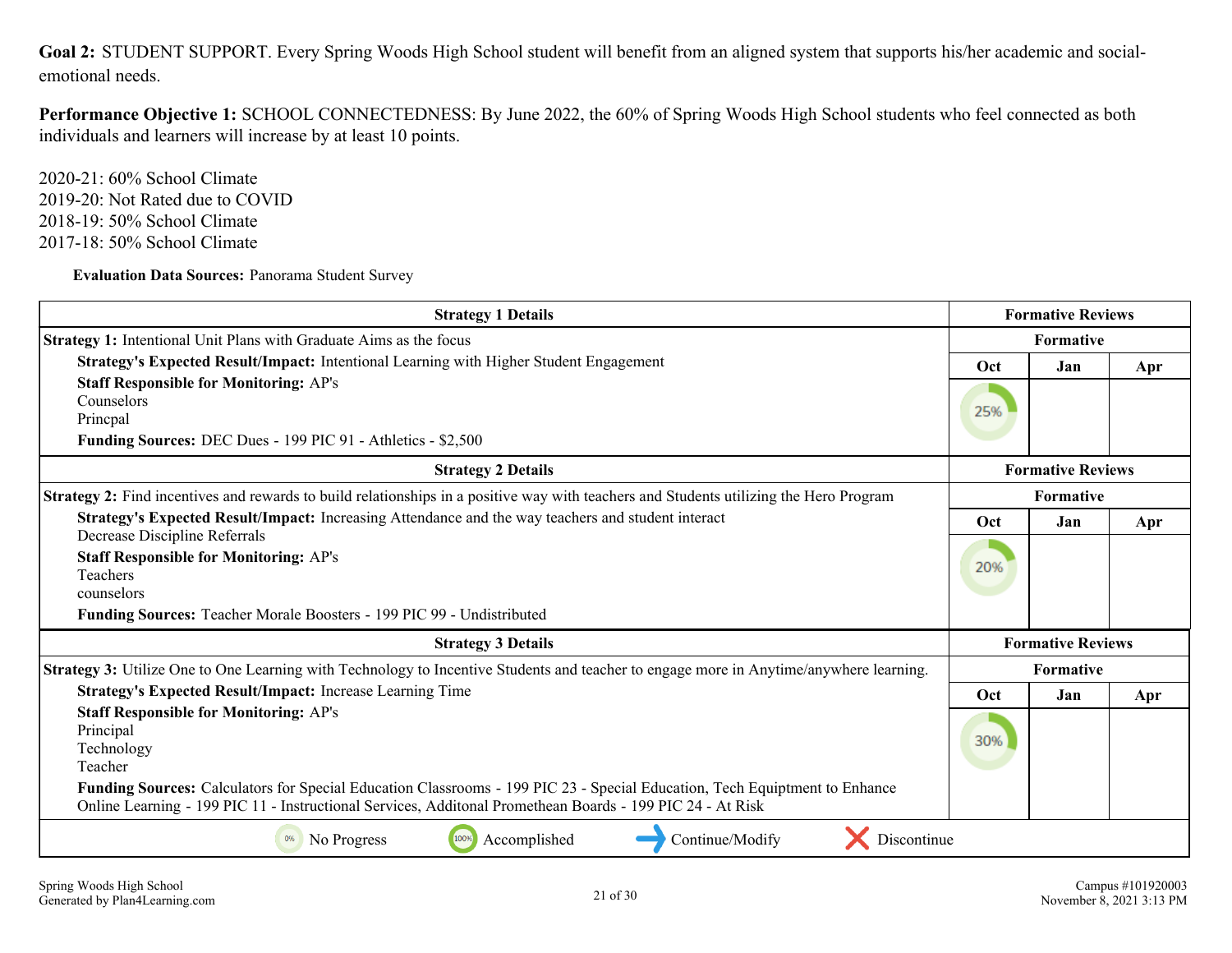**Goal 2:** STUDENT SUPPORT. Every Spring Woods High School student will benefit from an aligned system that supports his/her academic and socialemotional needs.

**Performance Objective 2:** GUIDANCE AND COUNSELING: Each grade level classroom will implement and support character education and social-emotional learning curriculum.

**Evaluation Data Sources:** Training materials and attendance rosters

| <b>Strategy 1 Details</b>                                                                                       | <b>Formative Reviews</b> |     |     |
|-----------------------------------------------------------------------------------------------------------------|--------------------------|-----|-----|
| <b>Strategy 1:</b> Students will build soft skills to enhance their secondary and post-secondary opportunities. | <b>Formative</b>         |     |     |
| Strategy's Expected Result/Impact: Students will have higher scores on the Panorama SEL Skills Survey.          | Oct                      | Jan | Apr |
| <b>Staff Responsible for Monitoring: Administrators</b>                                                         |                          |     |     |
| Counselors                                                                                                      | 25%                      |     |     |
| Teachers                                                                                                        |                          |     |     |
|                                                                                                                 |                          |     |     |
| Continue/Modify<br>1009<br>Accomplished<br>Discontinue<br>No Progress                                           |                          |     |     |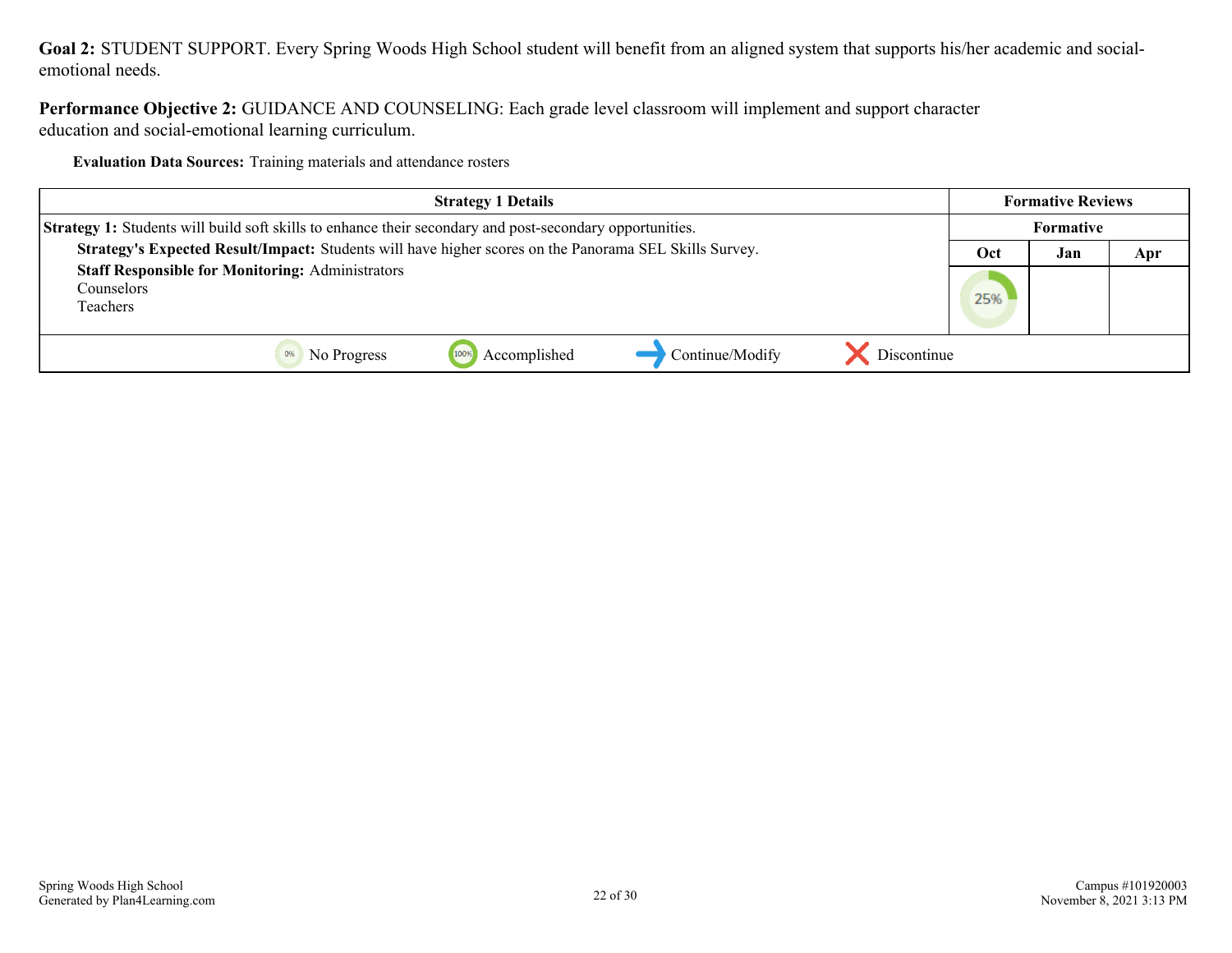**Goal 2:** STUDENT SUPPORT. Every Spring Woods High School student will benefit from an aligned system that supports his/her academic and socialemotional needs.

**Performance Objective 3:** COUNSELING/STUDENT SUPPORT: 100% of 9th graders will have an informed four-year plan and 75% of 11th graders will have a preliminary post-secondary plan.

**Evaluation Data Sources:** Naviance Reports, Skyward Reports

|                                      |                   | <b>Strategy 1 Details</b> |                 |             |     | <b>Formative Reviews</b> |     |
|--------------------------------------|-------------------|---------------------------|-----------------|-------------|-----|--------------------------|-----|
| <b>Strategy 1:</b> [Insert Strategy] |                   |                           |                 |             |     | Formative                |     |
|                                      |                   |                           |                 |             | Oct | Jan                      | Apr |
|                                      |                   |                           |                 |             | 0%  |                          |     |
|                                      | No Progress<br>0% | Accomplished<br>100%      | Continue/Modify | Discontinue |     |                          |     |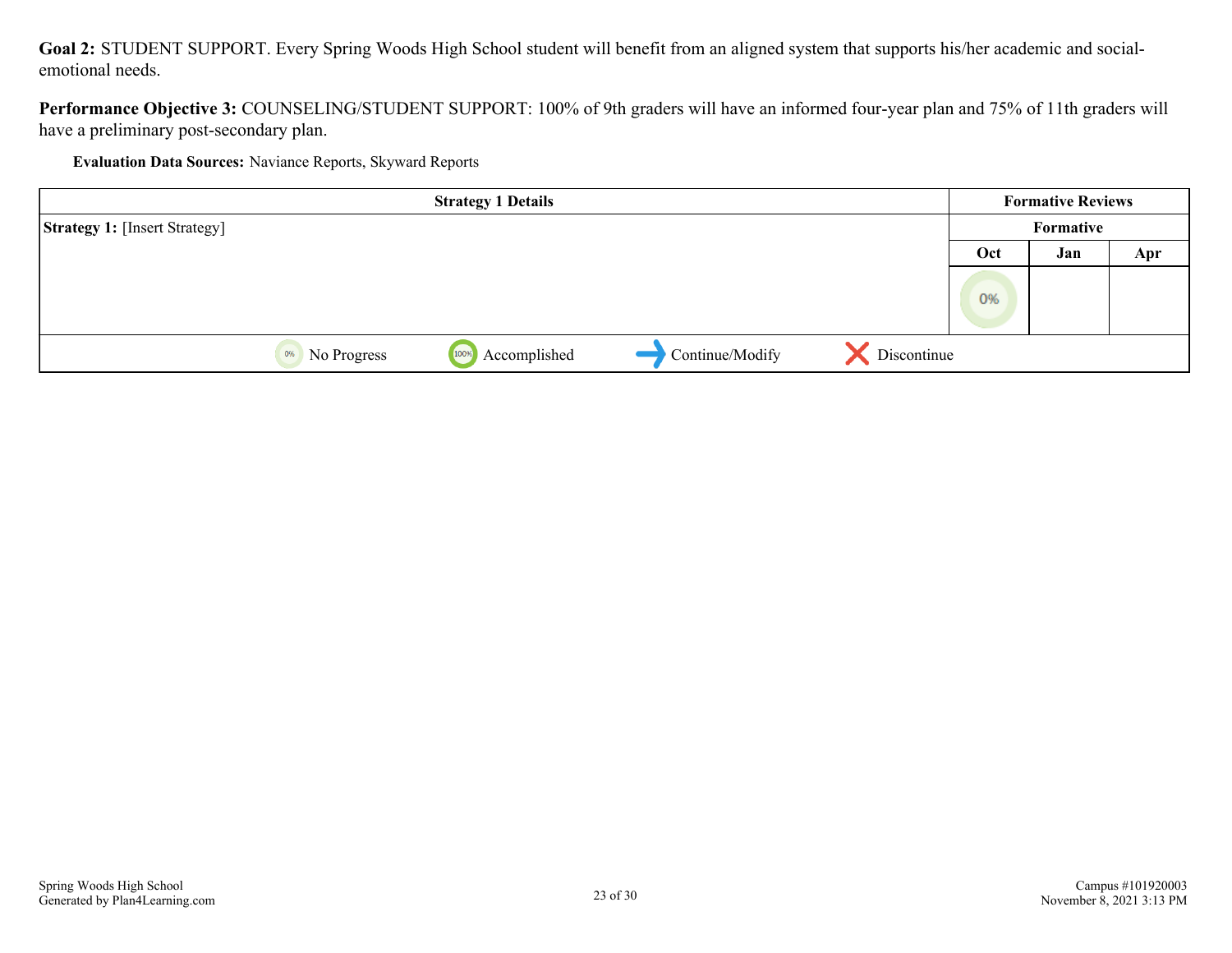## <span id="page-23-0"></span>**Goal 3:** SAFE SCHOOLS. Spring Woods High School will ensure a safe and orderly environment.

**Performance Objective 1:** CAMPUS SAFETY COMMITTEE: Establish Campus Safety Committees composed of a cross section of stakeholders to look at matters related to campus safety.

### **Evaluation Data Sources:** Campus Safety Committee roster

| <b>Strategy 1 Details</b>                                                                                                                                                                                                                                                                      | <b>Formative Reviews</b> |                          |     |  |
|------------------------------------------------------------------------------------------------------------------------------------------------------------------------------------------------------------------------------------------------------------------------------------------------|--------------------------|--------------------------|-----|--|
| <b>Strategy 1:</b> CAMPUS SAFETY COMMITTEE: Establish Campus Safety Committees composed of a cross section of stake holders to look at                                                                                                                                                         |                          | <b>Formative</b>         |     |  |
| matters related to campus safety.                                                                                                                                                                                                                                                              | Oct                      | Jan                      | Apr |  |
| Strategy's Expected Result/Impact: Each Campus principal will recruit a<br>safety team and provide a roster.<br>Each campus team will meet three<br>times per year so that all campuses will be<br>able to refine safety practices.<br><b>Staff Responsible for Monitoring: Administrators</b> | 40%                      |                          |     |  |
| <b>Strategy 2 Details</b>                                                                                                                                                                                                                                                                      |                          | <b>Formative Reviews</b> |     |  |
| Strategy 2: HARRIS COUNTY DEPARTMENT OF EDUCATION: Participate in the Harris County Department of Education (HCDE)                                                                                                                                                                             | <b>Formative</b>         |                          |     |  |
| campus safety audit.                                                                                                                                                                                                                                                                           | Oct                      | Jan                      | Apr |  |
| <b>Strategy's Expected Result/Impact:</b> Campus will develop action plans to address any deficiencies as a result of safety audits.<br><b>Staff Responsible for Monitoring: Administrators</b><br><b>Safety Committee</b>                                                                     | 25%                      |                          |     |  |
| No Progress<br>Accomplished<br>Continue/Modify<br>Discontinue<br>0%                                                                                                                                                                                                                            |                          |                          |     |  |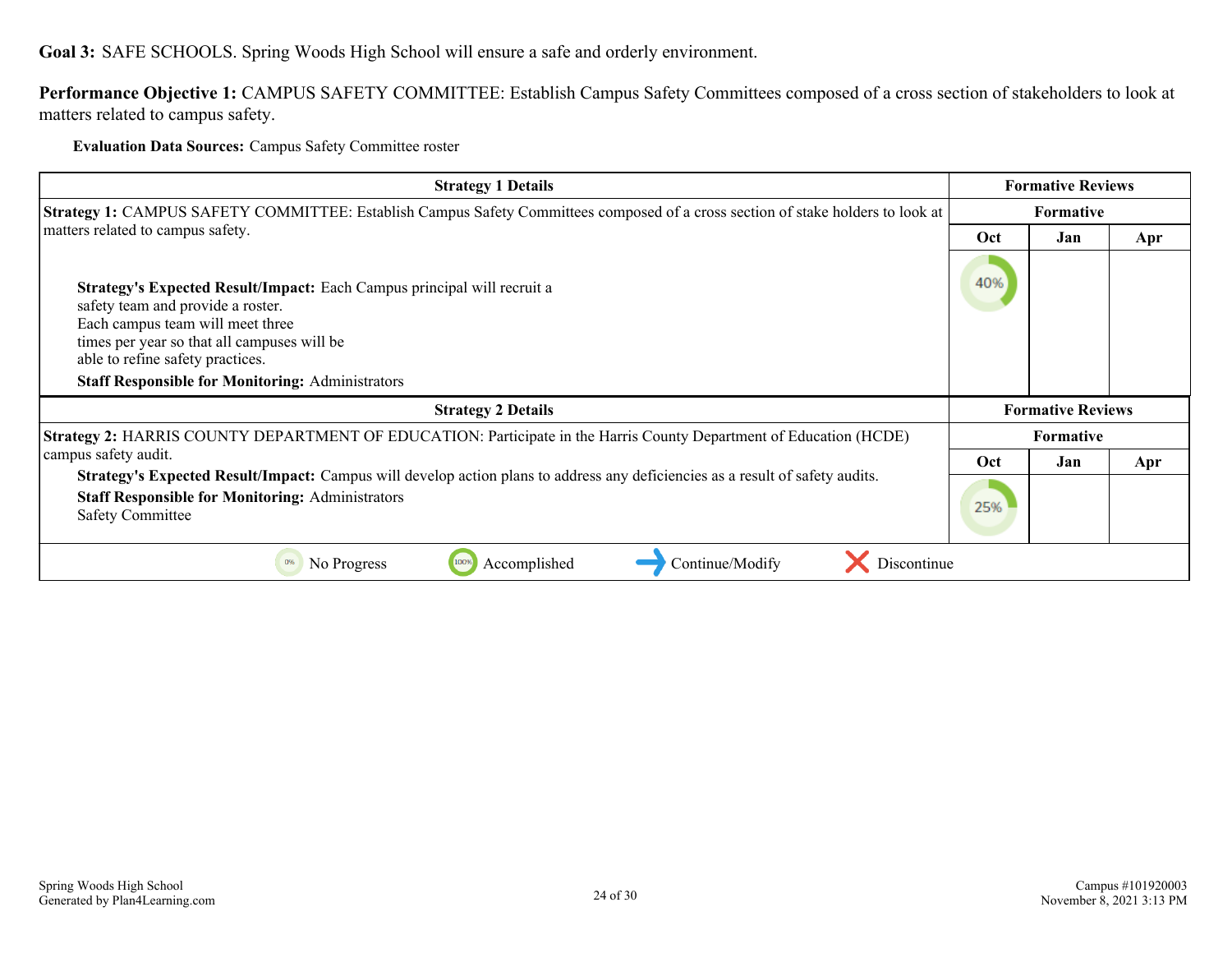**Goal 3:** SAFE SCHOOLS. Spring Woods High School will ensure a safe and orderly environment.

**Performance Objective 2:** EMERGENCY OPERATIONS: Develop Campus Emergency Operations Procedures that comply with SB 11, and include Standard Operating Procedures.

**Evaluation Data Sources:** Campus emergency operation procedures documents

| <b>Strategy 1 Details</b>                                                                                                                         | <b>Formative Reviews</b> |      |     |
|---------------------------------------------------------------------------------------------------------------------------------------------------|--------------------------|------|-----|
| Strategy 1: EMERGENCY OPERATIONS PROCEDURES: Campus EOP will align to the best practices from the Texas School Safe Center                        | <b>Formative</b>         |      |     |
| and the Standard Operating Procedures, such as the "I Love You Guys" Foundation.                                                                  | Oct                      | Jan  | Apr |
| Strategy's Expected Result/Impact: Campus EOP turned in and filed by<br>September 1st.<br><b>Staff Responsible for Monitoring: Administrators</b> | 100%                     | 100% |     |
| <b>Strategy 2 Details</b>                                                                                                                         | <b>Formative Reviews</b> |      |     |
| Strategy 2: EMERGENCY OPERATIONS PROCEDURES: Update campus EOPs annually and train staff at the start of each school year.                        | <b>Formative</b>         |      |     |
| Strategy's Expected Result/Impact: Campus procedures maintained in campus EOP. Staff training documents maintained.                               | Oct                      | Jan  | Apr |
| EOP submitted by September 1st.<br><b>Staff Responsible for Monitoring: Administrators</b><br>Safety<br>Committees                                | 100%                     | 100% |     |
| Accomplished<br>0%<br>No Progress<br>100%<br>Continue/Modify<br>Discontinue                                                                       |                          |      |     |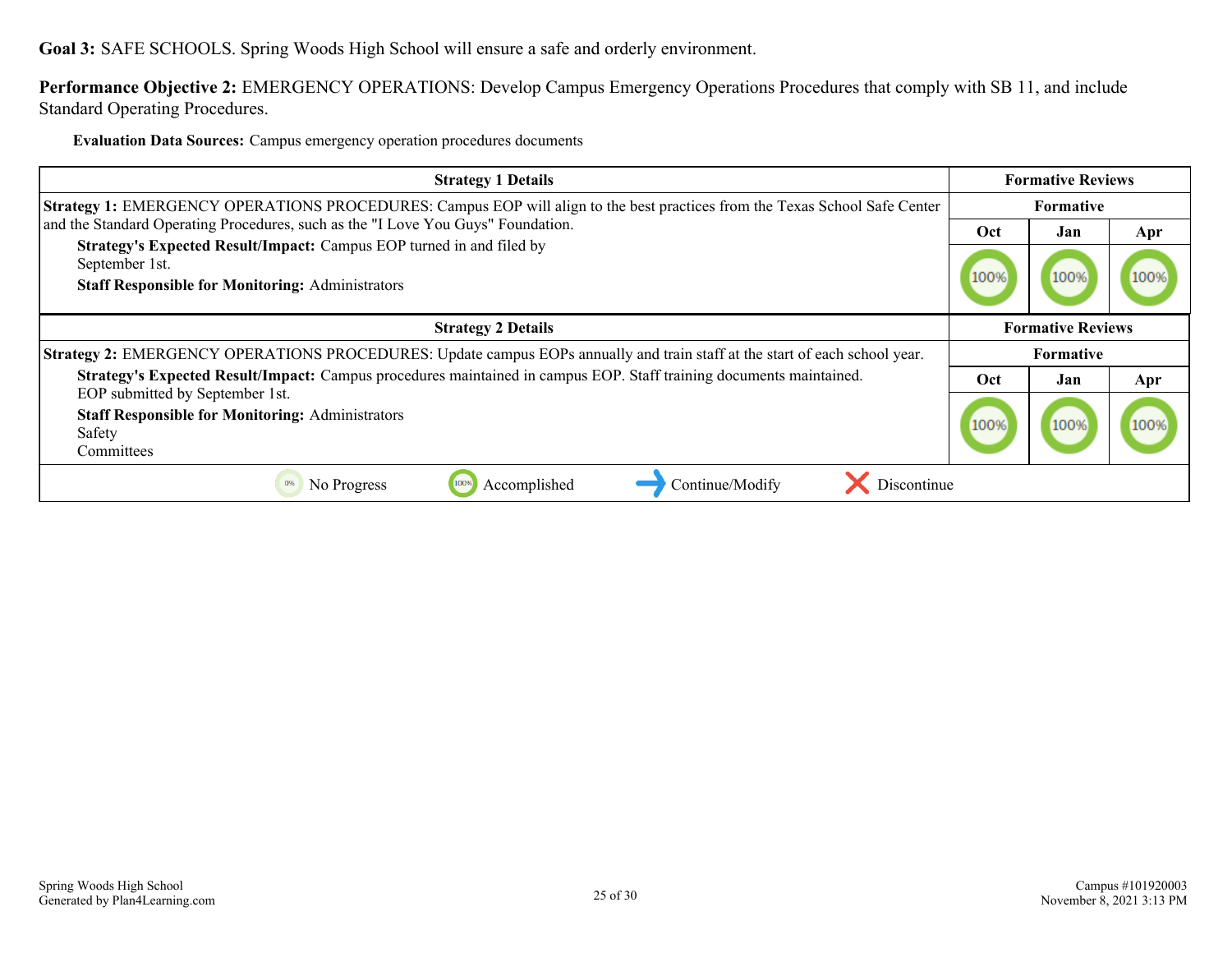<span id="page-25-0"></span>**Goal 4:** FISCAL RESPONSIBILITY. Spring Woods High School will ensure efficient and effective fiscal management of resources and operations to maximize learning for all students.

**Performance Objective 1:** FINANCIAL MANAGEMENT: Maintain high quality financial management practices so that financial resources provide the maximum possible support for T-2-4.

**Evaluation Data Sources:** Year-To-Date (YTD) Budget Reports (monthly, quarterly, annually)

| <b>Strategy 1 Details</b>                                                                                     | <b>Formative Reviews</b>       |     |     |  |
|---------------------------------------------------------------------------------------------------------------|--------------------------------|-----|-----|--|
| <b>Strategy 1:</b> Conduct frequent budget meetings with Administrative Assistant to review and manage money. | <b>Formative</b>               |     |     |  |
| Strategy's Expected Result/Impact: Error free records.                                                        | Oct                            | Jan | Apr |  |
| Documentation of purchases and orders.<br><b>Staff Responsible for Monitoring: Principal</b>                  |                                |     |     |  |
| Administrative                                                                                                | 70%                            |     |     |  |
| Assistant                                                                                                     |                                |     |     |  |
| Accomplished<br>1009<br>No Progress                                                                           | Continue/Modify<br>Discontinue |     |     |  |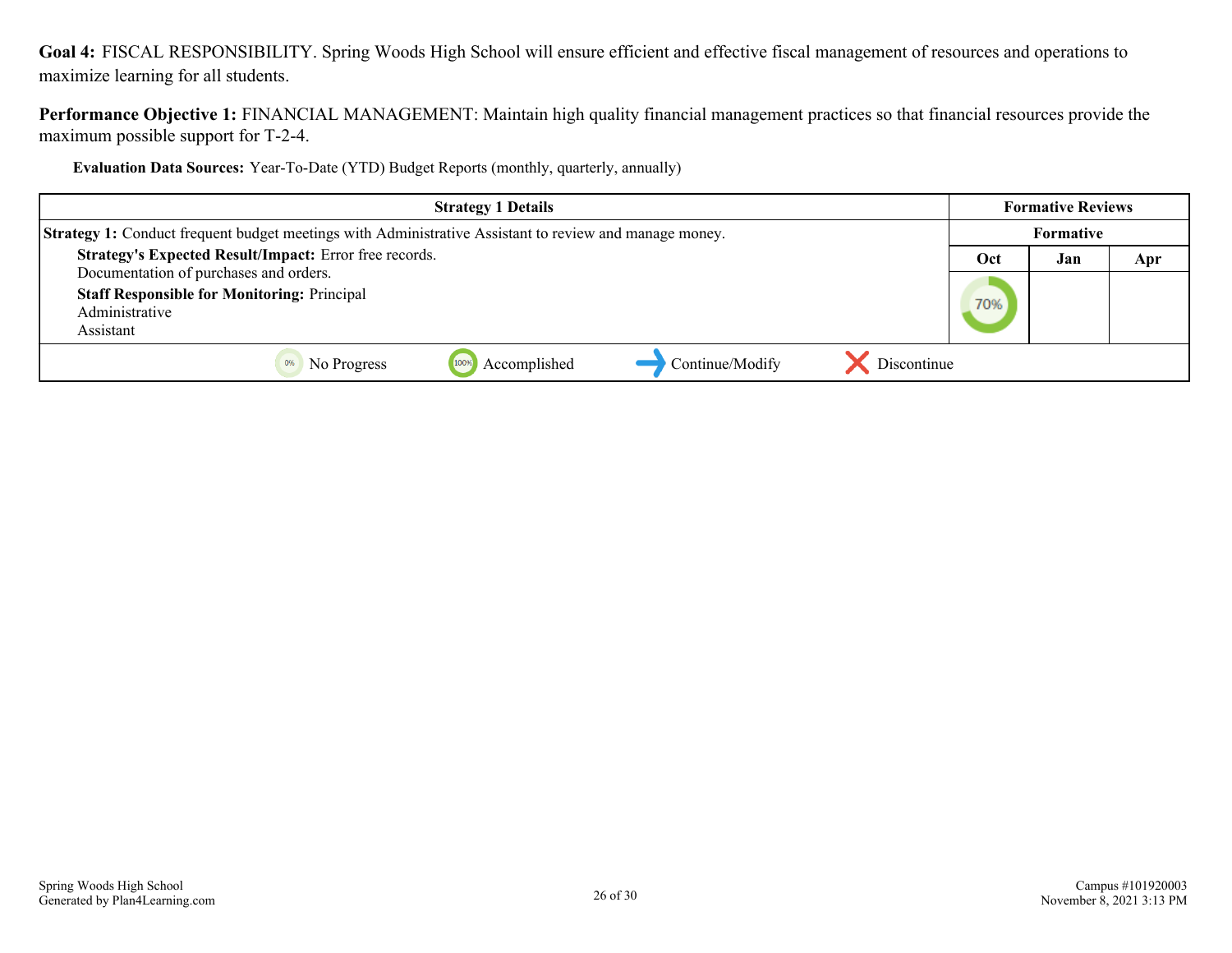# **Campus Funding Summary**

<span id="page-26-0"></span>

| <b>199 PIC 11 - Instructional Services</b> |                |                 |                                                      |                                    |               |  |
|--------------------------------------------|----------------|-----------------|------------------------------------------------------|------------------------------------|---------------|--|
| Goal                                       | Objective      | <b>Strategy</b> | <b>Resources Needed</b>                              | <b>Account Code</b>                | <b>Amount</b> |  |
| $\mathbf{1}$                               | $\mathbf{1}$   | $\mathbf{1}$    | Teacher Training for PSAT                            |                                    | \$5,000.00    |  |
| -1                                         | 1              | -1              | Resources and Materials for PSAT Prep                |                                    | \$5,000.00    |  |
| $\mathbf{1}$                               | $\overline{2}$ | $\mathbf{1}$    | EIT Stipends to Support Student Learning             |                                    | \$20,000.00   |  |
| -1                                         | $\overline{2}$ | $\mathbf{1}$    | Talk Read Talk Write Training for Staff              |                                    | \$20,000.00   |  |
| $\mathbf{1}$                               | $\overline{2}$ | 2               | Materials and Resources for Planning                 |                                    | \$15,000.00   |  |
| $\mathbf{1}$                               | $\overline{2}$ | 3               | Additional Classroom Support for ELA Teachers        |                                    | \$10,000.00   |  |
| $\mathbf{1}$                               | $\overline{2}$ | $\mathfrak{Z}$  | Resources, Material for Student Growth               |                                    | \$10,000.00   |  |
| $\mathbf{1}$                               | $\overline{2}$ | 3               | Planning Days/Training for ELA Teachers              |                                    | \$11,810.00   |  |
| $\mathbf{1}$                               | $\overline{2}$ | $\overline{4}$  | Materials and Resources                              |                                    | \$30,000.00   |  |
| $\mathbf{1}$                               | $\overline{2}$ | $\overline{4}$  | Professional Development for PLC Model               |                                    | \$15,000.00   |  |
| 1                                          | 5              | $\mathbf{1}$    | Materials for Course Selection to make it successful |                                    | \$10,000.00   |  |
| $\mathbf{1}$                               | 5              | $\overline{4}$  | AP Workshops and Mock Exams                          |                                    | \$0.00        |  |
| $\overline{2}$                             | $\mathbf{1}$   | $\mathfrak{Z}$  | Tech Equiptment to Enhance Online Learning           |                                    | \$0.00        |  |
|                                            |                |                 |                                                      | Sub-Total                          | \$151,810.00  |  |
|                                            |                |                 |                                                      | <b>Budgeted Fund Source Amount</b> | \$151,810.00  |  |
|                                            |                |                 |                                                      | +/- Difference                     | \$0.00        |  |
|                                            |                |                 | 199 PIC 22 - Career & Technology                     |                                    |               |  |
| Goal                                       | Objective      | <b>Strategy</b> | <b>Resources Needed</b>                              | <b>Account Code</b>                | Amount        |  |
| $\mathbf{1}$                               | 5              | $\overline{2}$  | Materials and supplies for CTE programming           |                                    | \$52,560.00   |  |
|                                            |                |                 |                                                      | Sub-Total                          | \$52,560.00   |  |
|                                            |                |                 |                                                      | <b>Budgeted Fund Source Amount</b> | \$52,560.00   |  |
| +/- Difference                             |                |                 |                                                      |                                    | \$0.00        |  |
| 199 PIC 23 - Special Education             |                |                 |                                                      |                                    |               |  |
| Goal                                       | Objective      | <b>Strategy</b> | <b>Resources Needed</b>                              | <b>Account Code</b>                | <b>Amount</b> |  |
| 1                                          | $\mathfrak{Z}$ | 1               | Resources and Support for Special Education Services |                                    | \$2,705.00    |  |
| $\overline{2}$                             | 1              | $\overline{3}$  | <b>Calculators for Special Education Classrooms</b>  |                                    | \$0.00        |  |
| Sub-Total                                  |                |                 |                                                      |                                    | \$2,705.00    |  |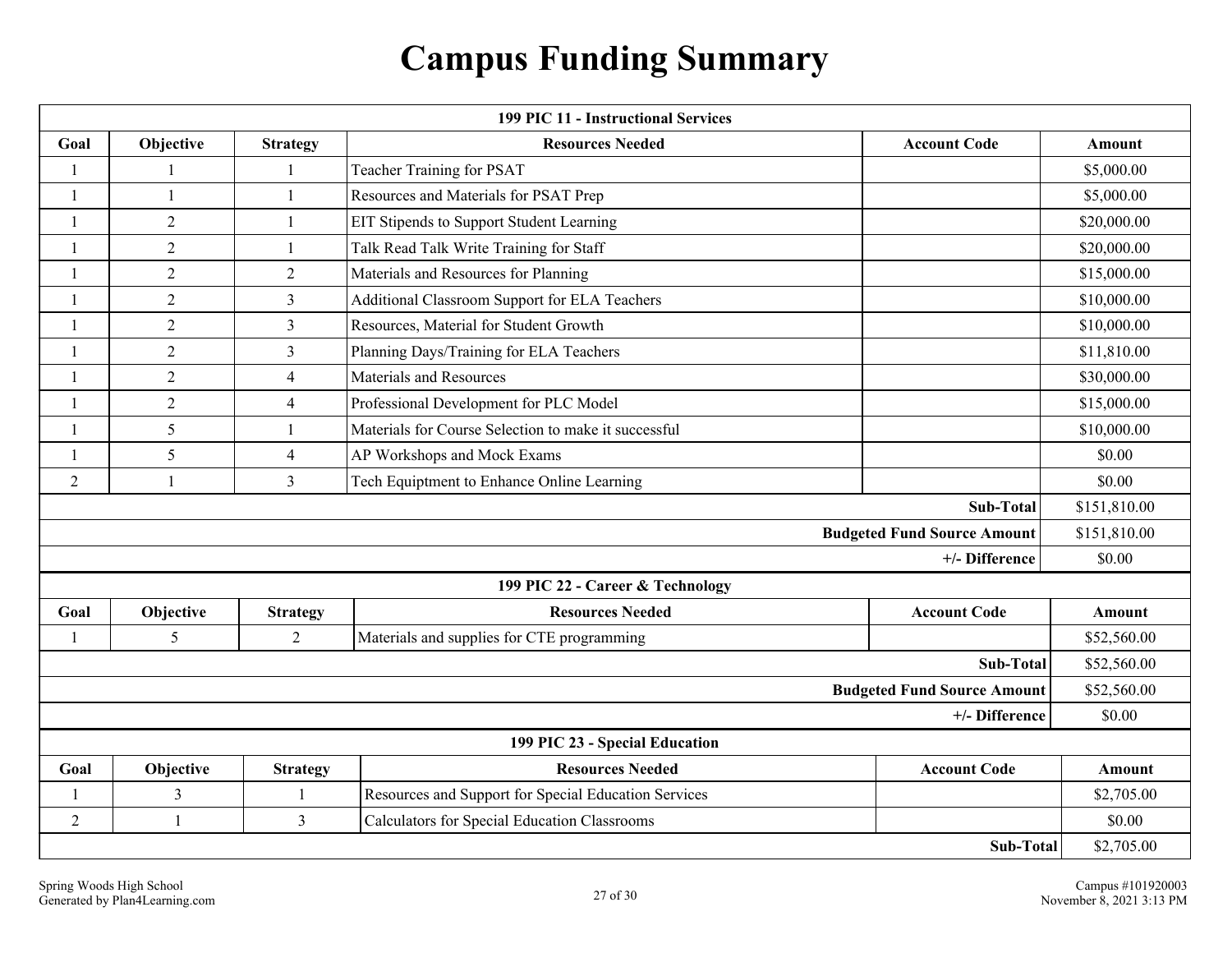| 199 PIC 23 - Special Education     |                      |                 |                                                   |                                    |               |  |  |  |
|------------------------------------|----------------------|-----------------|---------------------------------------------------|------------------------------------|---------------|--|--|--|
| Goal                               | Objective            | <b>Strategy</b> | <b>Resources Needed</b>                           | <b>Account Code</b>                | Amount        |  |  |  |
| <b>Budgeted Fund Source Amount</b> |                      |                 |                                                   |                                    | \$2,705.00    |  |  |  |
| +/- Difference                     |                      |                 |                                                   |                                    | \$0.00        |  |  |  |
|                                    | 199 PIC 24 - At Risk |                 |                                                   |                                    |               |  |  |  |
| Goal                               | Objective            | <b>Strategy</b> | <b>Resources Needed</b>                           | <b>Account Code</b>                | Amount        |  |  |  |
| 1                                  | $\mathbf{1}$         | $\mathfrak{Z}$  | Calculators, Testing Materials                    |                                    | \$10,000.00   |  |  |  |
| $\overline{1}$                     | $\overline{2}$       | $\mathbf{1}$    | <b>After School Tutorials</b>                     |                                    | \$20,000.00   |  |  |  |
| 1                                  | 2                    | -1              | <b>MCL Salaries</b>                               |                                    | \$100,000.00  |  |  |  |
| 1                                  | 2                    | $\mathbf{1}$    | Extra Duty Pay for Team Leaders/Support           |                                    | \$40,000.00   |  |  |  |
|                                    | $\overline{2}$       | $\overline{2}$  | Planning and PLC days                             |                                    | \$10,000.00   |  |  |  |
| -1                                 | 2                    | $\mathfrak{Z}$  | <b>Reading Materials</b>                          |                                    | \$10,000.00   |  |  |  |
| $\mathbf{1}$                       | $\overline{2}$       | $\mathfrak{Z}$  | Planning Days for Strategies                      |                                    | \$10,000.00   |  |  |  |
|                                    | $\overline{2}$       | $\overline{4}$  | PD on strategies to Support At Risk Students      |                                    | \$15,000.00   |  |  |  |
| $\mathbf{1}$                       | $\mathfrak{Z}$       | $\mathbf{1}$    | Saturday and After School Tutoring Sessions       |                                    | \$20,350.00   |  |  |  |
| $\overline{1}$                     | $\overline{3}$       | $\mathbf{1}$    | Summer School Salaries to Support Student Success |                                    | \$10,000.00   |  |  |  |
| 1                                  | 5                    | $\mathbf{1}$    | Tutorials so more kids get endorcements           |                                    | \$10,000.00   |  |  |  |
| 1                                  | 5                    | 5               | TSI Prep                                          |                                    | \$10,000.00   |  |  |  |
| $\overline{2}$                     |                      | $\mathfrak{Z}$  | <b>Additonal Promethean Boards</b>                |                                    | \$0.00        |  |  |  |
|                                    |                      |                 |                                                   | Sub-Total                          | \$265,350.00  |  |  |  |
|                                    |                      |                 |                                                   | <b>Budgeted Fund Source Amount</b> | \$265,350.00  |  |  |  |
|                                    |                      |                 |                                                   | +/- Difference                     | \$0.00        |  |  |  |
|                                    |                      |                 | 199 PIC 25 - ESL/Bilingual                        |                                    |               |  |  |  |
| Goal                               | Objective            | <b>Strategy</b> | <b>Resources Needed</b>                           | <b>Account Code</b>                | <b>Amount</b> |  |  |  |
|                                    | 3                    | -1              | Planning for ESL Students                         |                                    | \$10,000.00   |  |  |  |
| $\overline{1}$                     | $\mathfrak{Z}$       | $\mathbf{1}$    | <b>ESL Support in CLasses</b>                     |                                    | \$8,975.00    |  |  |  |
|                                    |                      |                 |                                                   | Sub-Total                          | \$18,975.00   |  |  |  |
| <b>Budgeted Fund Source Amount</b> |                      |                 |                                                   |                                    | \$18,975.00   |  |  |  |
| +/- Difference                     |                      |                 |                                                   |                                    |               |  |  |  |
|                                    |                      |                 | 199 PIC 91 - Athletics                            |                                    |               |  |  |  |
| Goal                               | Objective            | <b>Strategy</b> | <b>Resources Needed</b>                           | <b>Account Code</b>                | Amount        |  |  |  |
| $\overline{2}$                     |                      |                 | DEC Dues                                          |                                    | \$2,500.00    |  |  |  |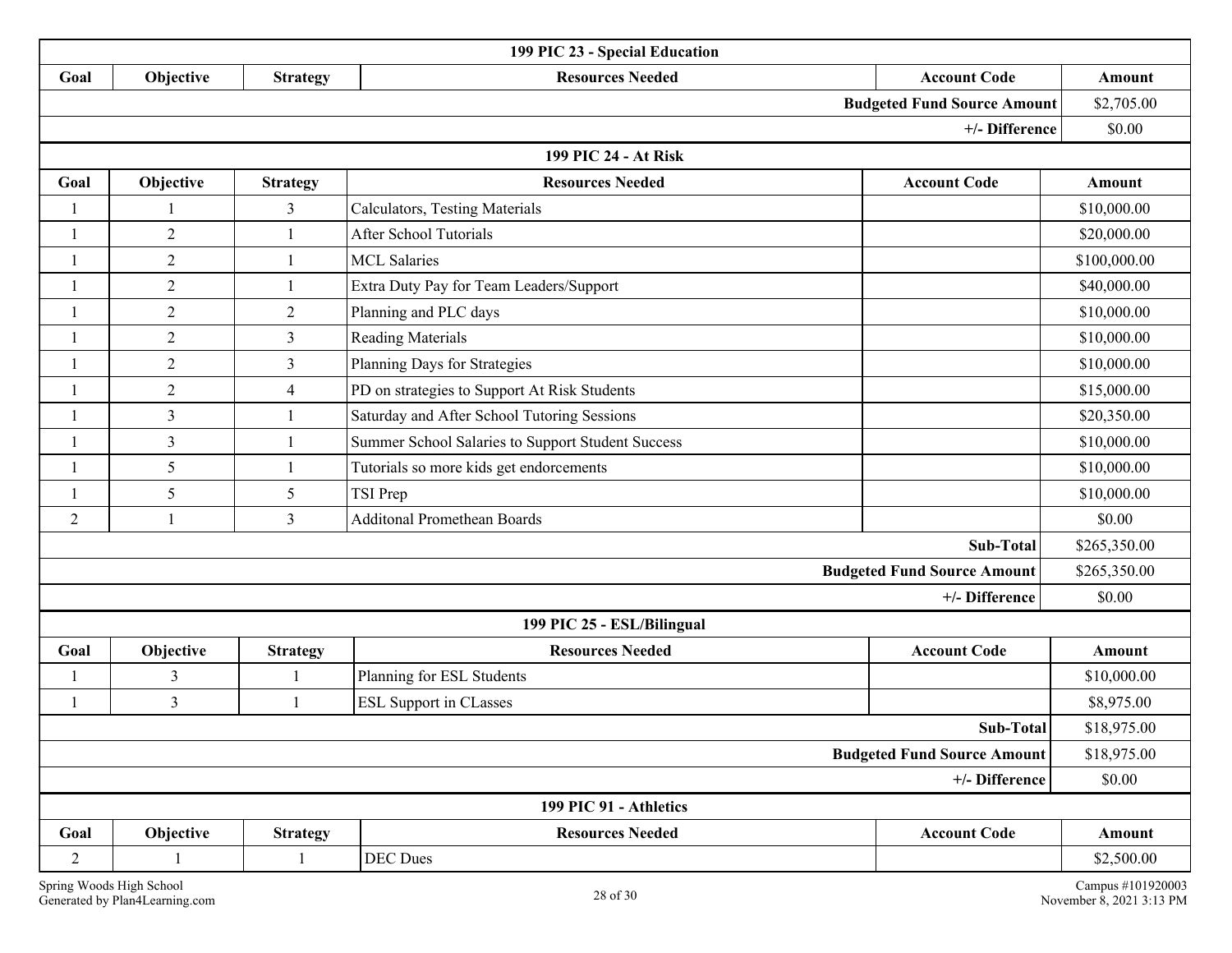| 199 PIC 91 - Athletics             |                |                         |                                            |                                    |              |  |
|------------------------------------|----------------|-------------------------|--------------------------------------------|------------------------------------|--------------|--|
| Goal                               | Objective      | <b>Strategy</b>         | <b>Resources Needed</b>                    | <b>Account Code</b><br>Amount      |              |  |
|                                    |                |                         |                                            | Sub-Total                          | \$2,500.00   |  |
| <b>Budgeted Fund Source Amount</b> |                |                         |                                            |                                    |              |  |
|                                    |                |                         |                                            | +/- Difference                     | \$0.00       |  |
|                                    |                |                         | 199 PIC 99 - Undistributed                 |                                    |              |  |
| Goal                               | Objective      | <b>Strategy</b>         | <b>Resources Needed</b>                    | <b>Account Code</b>                | Amount       |  |
|                                    | $\mathfrak{Z}$ | $\overline{\mathbf{1}}$ | <b>Materials Resources</b>                 |                                    | \$10,000.00  |  |
|                                    | 5              | 3                       | Materials                                  |                                    | \$5,000.00   |  |
|                                    | 5              | $\overline{4}$          | Materials                                  |                                    | \$0.00       |  |
|                                    | 5              | 5                       | Materials and Supplies                     |                                    | \$10,000.00  |  |
|                                    | 5              | 5                       | <b>AP Exam Assistance</b>                  |                                    | \$10,000.00  |  |
|                                    | 6              |                         | Support for new T24 Structure              |                                    | \$2,100.00   |  |
| $\overline{2}$                     |                | $\overline{2}$          | <b>Teacher Morale Boosters</b>             |                                    | \$0.00       |  |
|                                    |                |                         |                                            | Sub-Total                          | \$37,100.00  |  |
|                                    |                |                         |                                            | <b>Budgeted Fund Source Amount</b> | \$37,100.00  |  |
|                                    |                |                         |                                            | +/- Difference                     | \$0.00       |  |
|                                    |                |                         | 282 ARP21 (ESSER III Campus Allocations)   |                                    |              |  |
| Goal                               | Objective      | <b>Strategy</b>         | <b>Resources Needed</b>                    | <b>Account Code</b>                | Amount       |  |
|                                    | $\overline{2}$ | 3                       | Planning Days for Instructional Teams      |                                    | \$22,500.00  |  |
|                                    | $\overline{3}$ | $\mathbf{1}$            | Para Professionals (Teacher Aides) for ESL |                                    | \$187,000.00 |  |
| <b>Sub-Total</b>                   |                |                         |                                            |                                    | \$209,500.00 |  |
| <b>Budgeted Fund Source Amount</b> |                |                         |                                            |                                    | \$209,500.00 |  |
| +/- Difference                     |                |                         |                                            |                                    | \$0.00       |  |
| <b>Grand Total</b>                 |                |                         |                                            |                                    | \$740,500.00 |  |